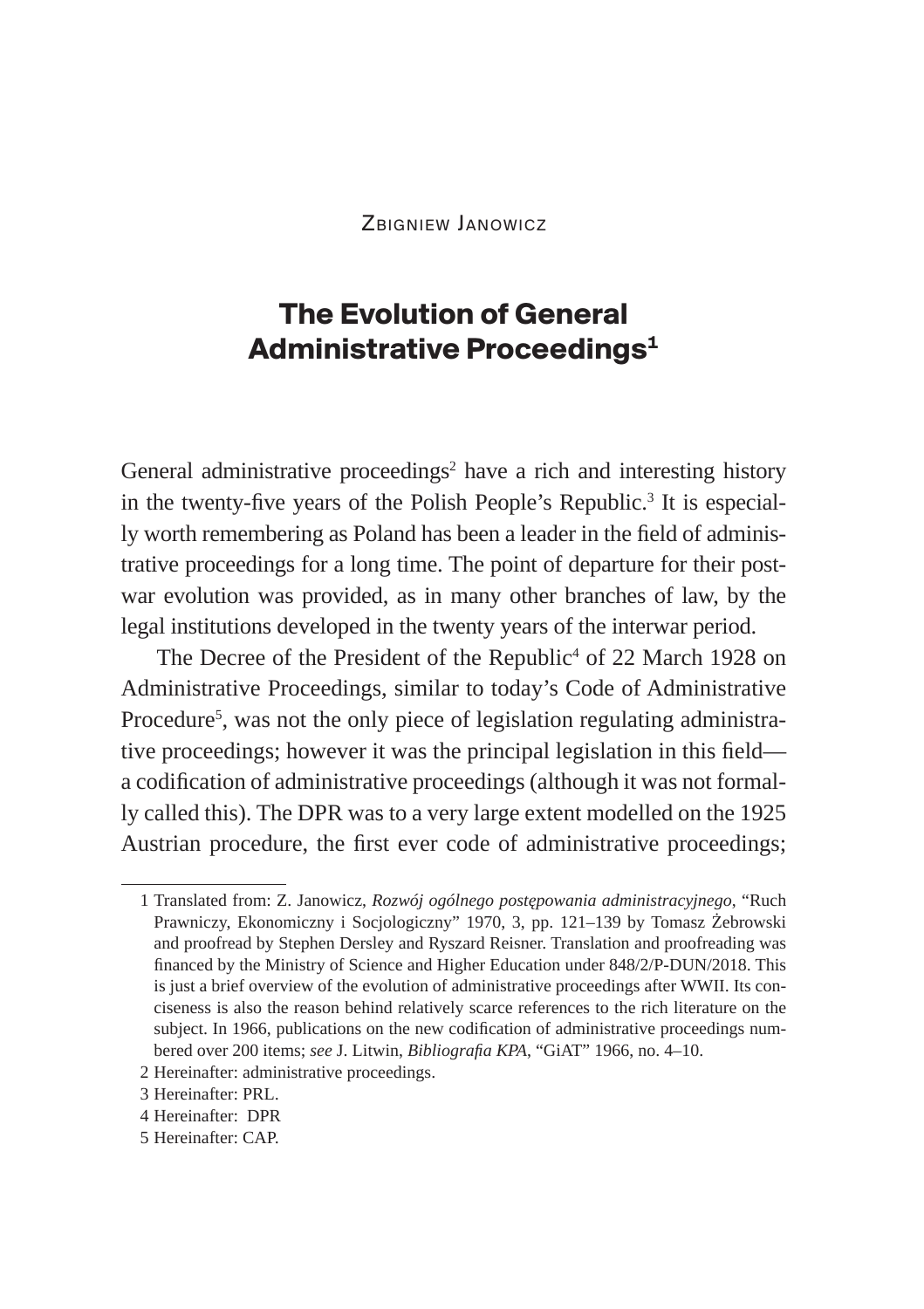the DPR was practically its copy. The model was excellent and, moreover, it drew on many years of experience; in particular on the rich collection of decisions handed down by the Vienna Administrative Tribunal and the equally rich juristic literature. Besides Poland, the Austrian model was adopted by the countries that used to belong, if only in part, to the Austro-Hungarian Empire and felt the impact of Austrian law and juristic literature: Czechoslovakia (1928) and Yugoslavia (1930).<sup>6</sup> Since that time, these countries led the world as regards the codification of administrative proceedings. The 1928 DPR remained in force for a long time after WWII—until the end of 1960. Interestingly, it remained in force without any formal amendment, which does not mean that it did not undergo certain indirect modifications under the conditions of the new political system, especially when the so-called complaint and grievance procedure was introduced.

The procedure, modelled on Soviet law, was introduced in 1950/517 as a broadly conceived means of supervising the decisions and other activity of state administration. Complaints and grievances could be filed by any citizen with any organ, regardless of its instance (even if directly to the supreme organ) in both one's own (individual) interest and that of another person, and in a community interest (*actio popularis*); filing of a complaint or a grievance was not restricted by any time limit.

The procedure of complaints and grievances, later sanctioned by the PRL Constitution of 22 July 1952<sup>8</sup>, undeniably played a positive role

<sup>6</sup> M. Zimmermann in the collective handbook: M. Jaroszyński, M. Zimmermann, W. Brzeziński, *Polskie prawo administracyjne. Część ogólna*, Warszawa 1956, p. 361, points out that many old Austrian regulations were still in force in these countries at that time.

<sup>7</sup> The Resolution of the Council of State and of the Council of Ministers of 14 December 1950 on considering and disposing of appeals, letters and complaints of people and press criticism, M.P. no. A-1 of 1951, item 1. The Executive Instruction issued by the Council of Ministers to this Resolution of 10 January 1951, M. P. no. A-2, item 16. Below, the term "complaints and grievances" shall be used for short, which is almost universally used in the literature and practice. Moreover, "complaints and grievances" are expressly mentioned in the Constitution of the Polish People's Republic, Article 73.

<sup>8</sup> Article 5(2) and Article 73.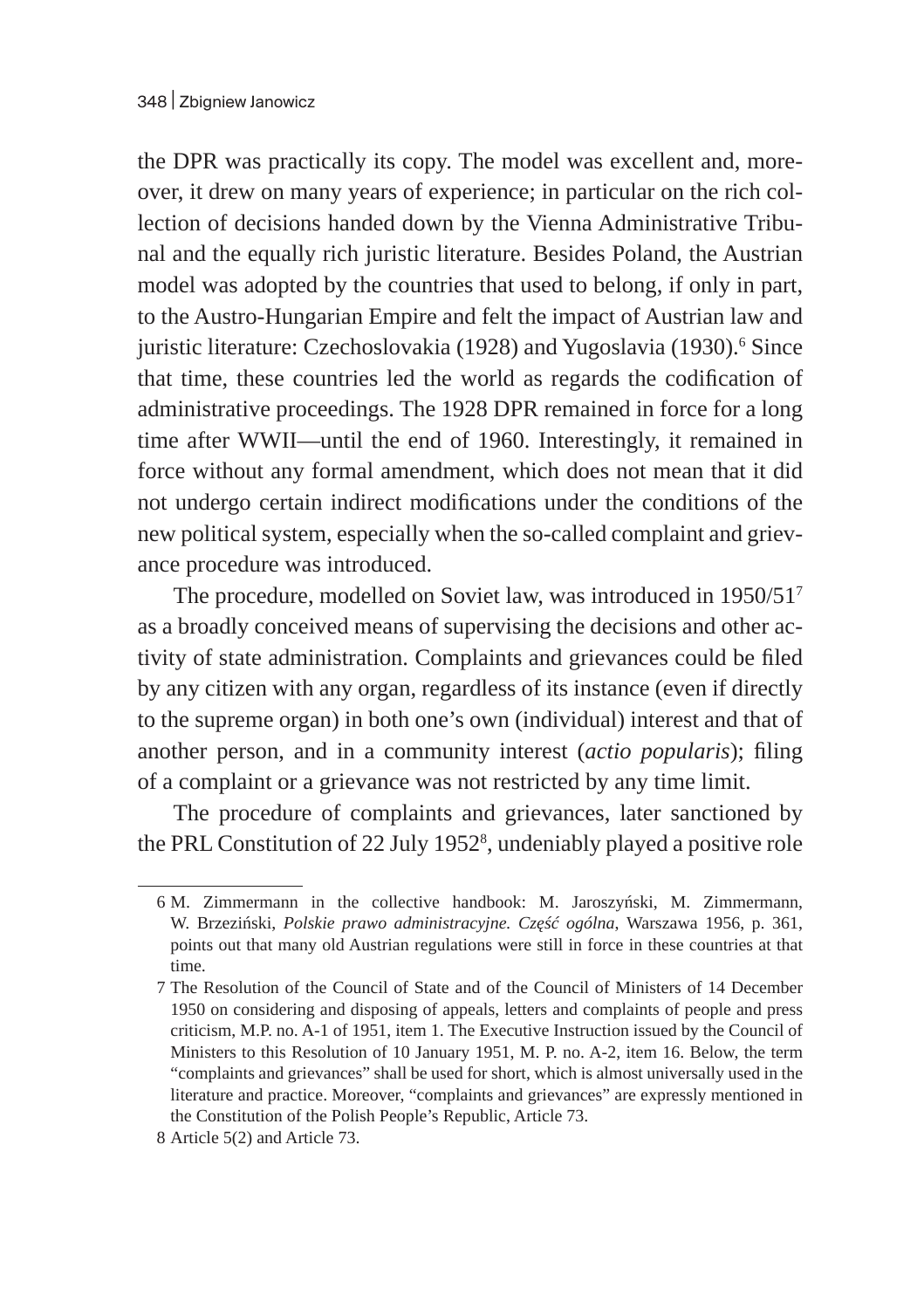in strengthening the supervision of administration (covering the law, including internal self-imposed rules of administration and actual activities) by the population at large. It affected administrative proceedings as such by enabling (together with the legislation on people's councils) to set aside some decisions of departments. This could be done as a form of supervision by "horizontally" superior organs, i.e. council presidia, or by deactivating certain procedural institutions such as information and submission (so-called "imperfect" remedies) as well as referring a case to a higher instance.<sup>9</sup>

However, the procedure had certain, even serious shortcomings. For one, a major error lay at the inception of the procedure of complaints and grievances; it was not brought into line with the rules for administrative proceedings then in force. Actually, it was introduced as if the rules did not exist at all (this can be seen, as a matter of fact, in the very form of the relevant acts: resolutions and an instruction).<sup>10</sup> Hence, a bizarre and difficult situation arose in practice, namely a duality of proceedings (administrative proceedings in the strict sense, and "complaint" proceedings) and an unlimited right to file complaints and grievances with all organs (as a matter of fact not only state ones) regardless of their instance. The situation undermined the permanence of administrative decisions and thus lowered the reliability of legal transactions, leading to breaches of legality. Of course, the efficiency of administration suffered, too.

Moreover, the early 1950s witnessed extensive personnel changes in the civil service, related to the reform of people's councils (the foundation of the local organs of unitary State authority, the abolishment of the so-called general administration authorities and self-government authorities).<sup>11</sup> New civil servants, including also the personnel of first-tier local organs—council presidia—often were not familiar with

<sup>9</sup> Cf. M. Zimmermann, op.cit., pp. 329, 381, 388, 394.

<sup>10</sup> Cf. ibidem.

<sup>11</sup> Act of 20 March 1950 on Local Organs of Unitary State Authority Journal of Laws, no. 14, item 130.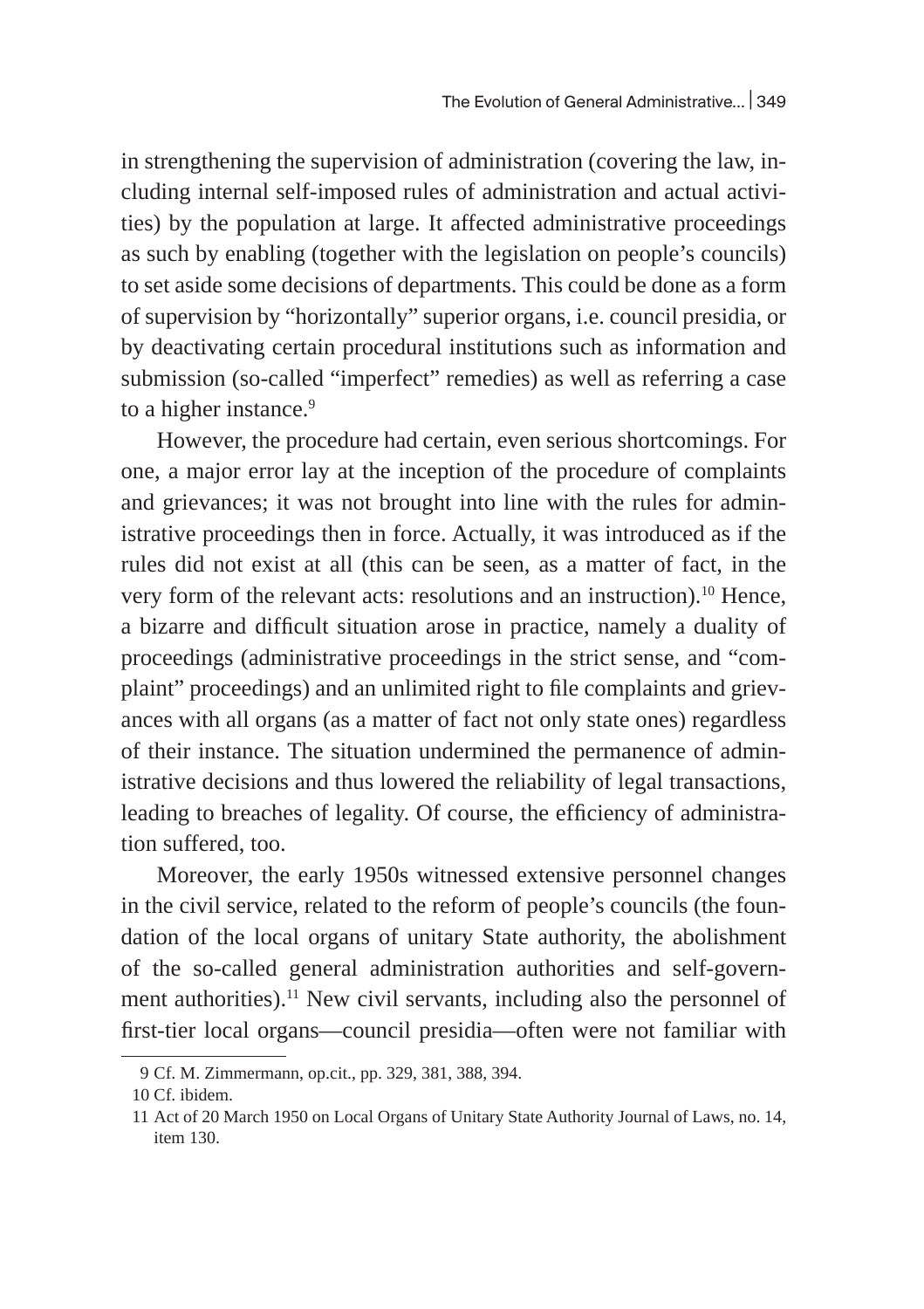administrative proceedings or knew little about them. At the same time, there appeared (especially in practice) views questioning the usability or even the validity of the 1928 DPR, because of its provenance from a different political system. In these circumstances, provisions on administrative proceedings were often not applied and less complex (and hence more "available") "complaint" proceedings were settled for.

The raising of the status of administrative proceedings commenced in 1956–1957, with a new People's Council Act being enacted on 25 January 1958. Article 55 of this Act, $12$  providing for the possibility, by way of supervision, of setting aside or reversing any decision made by a department head, stipulated unambiguously that "if, however, the decision made by a department head granted any right to an individually specified person(s), the presidium may set aside the decision by way of supervision only in cases provided for in administrative proceedings or separate statutes". There appeared suggestions to draft a new codification of administrative proceedings that would—besides the procedure of complaints and grievances—take into account other new institutions of the socialist State such as, in particular, the structure of people's council presidia and departments, founded on the principle of dual subordination, and supervision by public prosecutors. The new codification was also expected to ensure that social organisations could take part in proceedings, etc. A preliminary draft of the code was submitted by the Association of Polish Lawyers. In January 1958, the President of the Council of Ministers appointed a commission to draft provisions on administrative proceedings.13 At almost the same time—and this is worth stressing—extensive work was begun on systematizing administrative legislation.<sup>14</sup>

<sup>12</sup> Consolidated text: Journal of Laws no. 29 of 1963, item 172.

<sup>13</sup> Disposition by the President of Council Ministers of 28 January 1958. For more information v. S. Rozmaryn, *O projekcie kodeksu postępowania administracyjnego*, "Państwo i Prawo" 1959, vol. 4, p. 629, who assigns the commission composition and course of work. The draft was presented by Prof. E. Iserzon and Prof. J. Starościak.

<sup>14</sup> The Central Commission for the Systematisation of Administrative Legislation was appointed by Disposition no. 114 of the President of the Council of Ministers of 11 June 1958. Drafted by the Commission, the plan of its work was approved by the Resolution of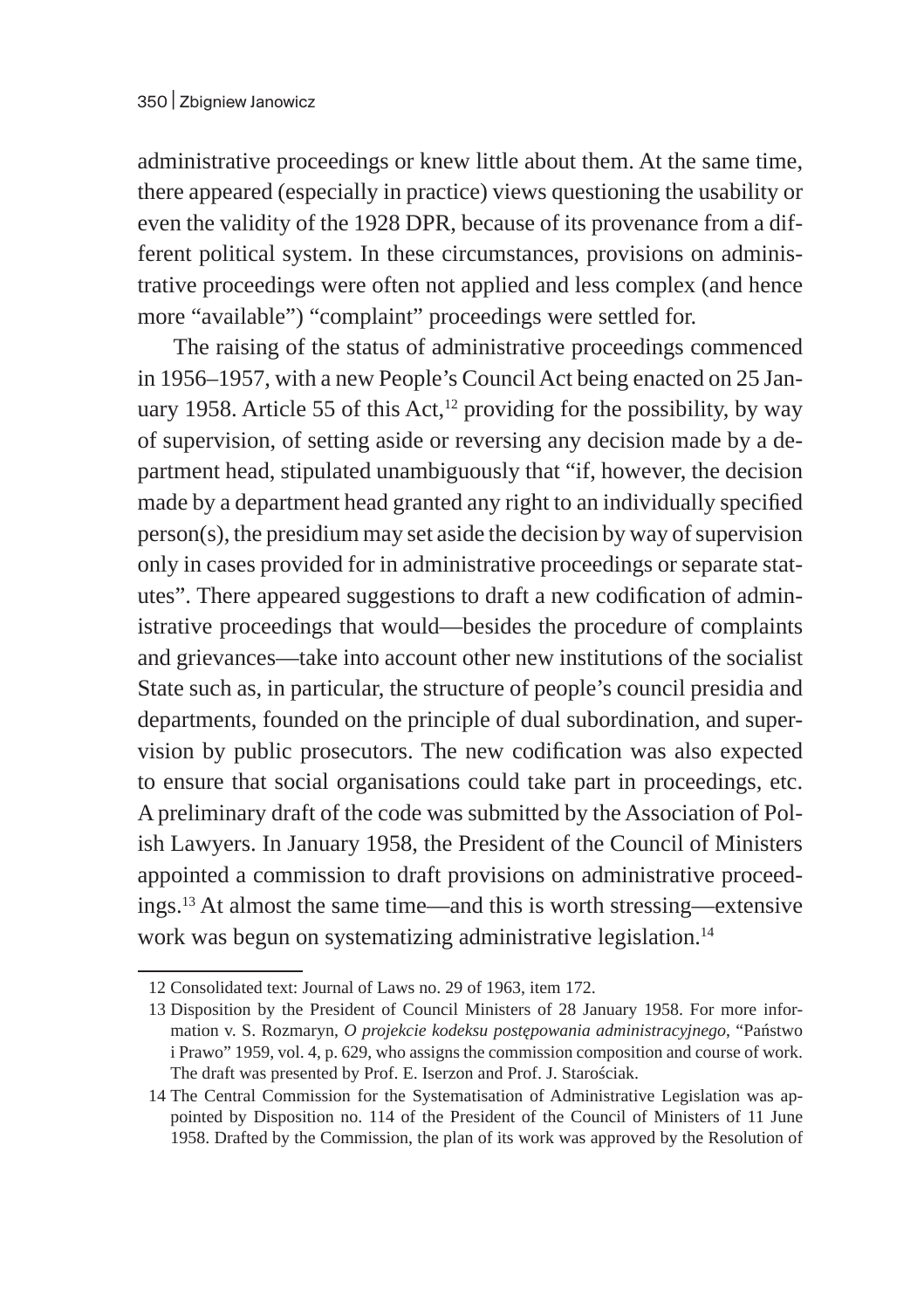The new codification was underpinned by the conviction that "only honest bilateral cooperation between the authorities and citizens as well as citizens and the authorities is the best guarantee that proper social conditions will develop and socialist legality will thrive".15

The Code was very carefully drafted as result of over two years of work by the Commission.16 The drafters could take advantage of the vast experience accumulated when the 1928 DPR was in force: older (prior to 1939, including the decisions of the Supreme Administrative Tribunal) and newer (especially after the procedure of complaints and grievances was introduced and the reform of local administration was carried out), the extensive Polish literature on the subject and comparative law information $17$  such as new legislative solutions adopted by some socialist countries (Yugoslavia, Czechoslovakia, Hungary). A lot of valuable information was gathered as a result of a broad public discussion of the bill.18 No inconsiderable contribution to the bill was made by the Sejm's Internal Affairs Committee, either.<sup>19</sup>

the Council of Ministers no. 421 of 15 October 1959. For more information v. Statement by the Chairman of the Central Commission for the Systematisation of Administrative Legislation, *Rada Narodowa*, 1959, no. 45, p. 5.

<sup>15</sup> From the speech by a deputy, M. Żurawski, delivering the report of the Internal Affairs Committee on the cabinet bill—Code of Administrative Procedure at the session of the Sejm on 14 June 1960. (Shorthand Report of the 46th session of the Sejm on 14 June 1960. Warszawa 1960, PRL Sejm, 2nd term, 7th session, p. 7, col. 1).

<sup>16</sup> Just how very intensive the work of the Commission was can be seen from the fact that in a relatively short time for drafting a codification, eight draft bills were drawn up. Extensive information on the work of the Commission is given by S. Rozmaryn, *O projekcie kodeksu postępowania administracyjnego…*, op.cit., p. 629 ff. and W. Dawidowicz, *Ogólne postępowanie administracyjne. Zarys systemu*, Warszawa 1962, pp. 17 ff.

<sup>17</sup> S. Rozmaryn says "Le c.p.a. a été préparé sur la base des vastes matériaux de droit comparé, entre autres français"*.* S. Rozmaryn, *Principes généraux de la procedure administrative en Pologne*, "Deuxièmes Journées Juridiques Polono-Françaises" 1951.

<sup>18</sup> The fifth draft of the bill was subjected to discussion after it was published in 1959. The wording of the bill amended after the discussion is the subject of S. Rozmaryn, *Projekt kodeksu postępowania administracyjnego — w nowej postaci*", "Państwo i Prawo" 1960, vol. 4–5, pp. 609 ff.

<sup>19</sup> V*.* the quoted speech by the deputy-rapporteur M. Żurawski delivering the report of the Commission in the Sejm.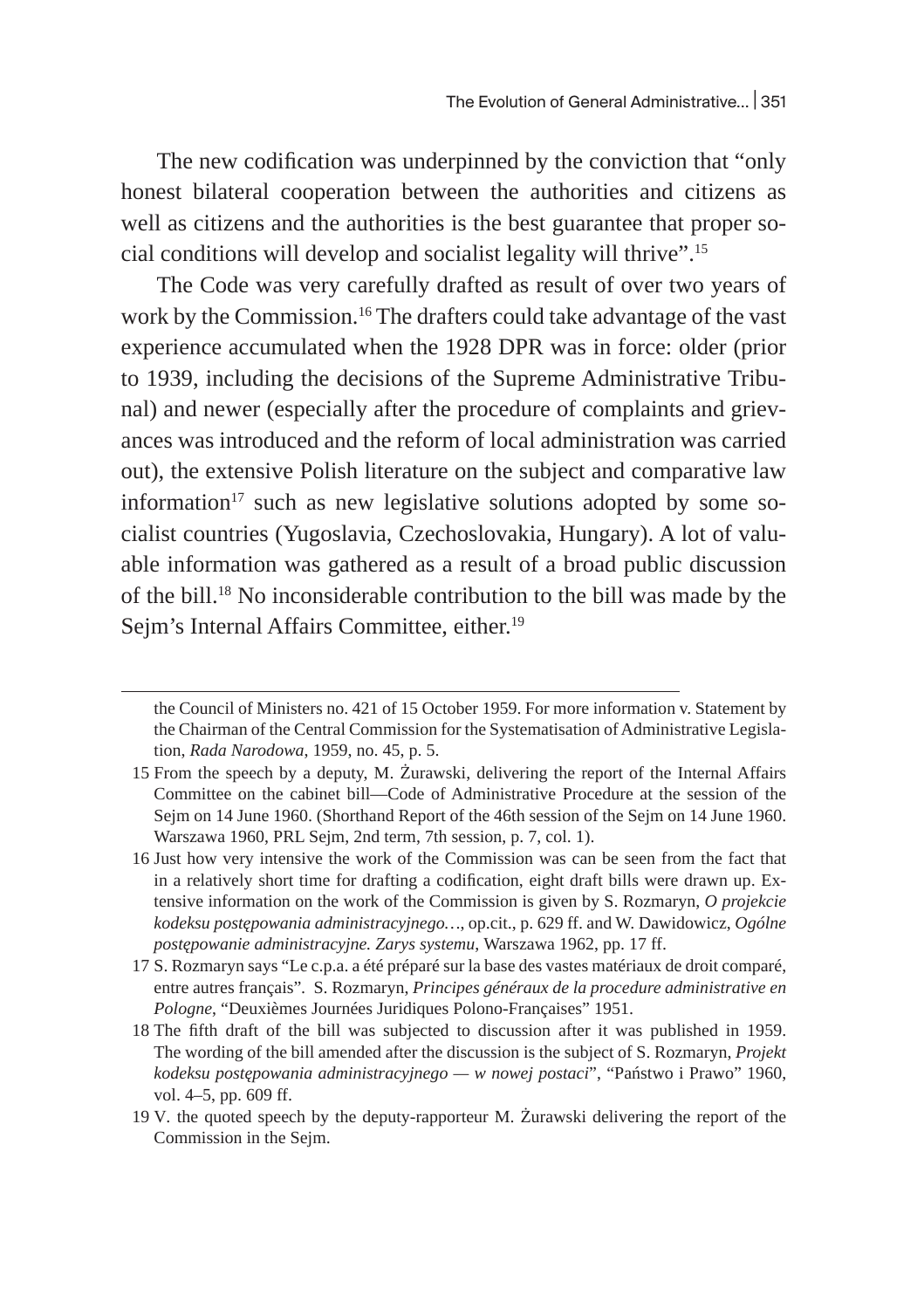The code adopted by the Sejm on 14 June 1960 is—in the words of Franciszek Longchamps—"a work of mature political prudence and high legal culture". It undoubtedly ranks among the most important legislation defining the relations between state organs and citizens and their organisations (professional, self-government, cooperative and others). What is more, it paves the way for the requisite relations to take proper shape not only in the domain of law, but also politics (cf. certain general principles).

## **II**

What then are the principal characteristics of the new codification and what is its role in the evolution of administrative proceedings in Poland?

1. The Code covers two separate proceedings: administrative proceedings in the strict sense and the so-called "complaint" proceedings.20 The former aims at issuing a decision granting certain rights (e.g. a decision to allot a flat, industrial license, water permit) or imposing certain responsibilities (e.g. an order to demolish a house in imminent danger of collapse, a decision to recognise a natural object as a nature monument). In the course of proceedings, a party enjoys specific rights, as for instance the right to present evidence, inspect files and pursue remedies (appeals, complaints, etc.). These proceedings resemble judicial (civil) proceedings; they are sometimes called jurisdictional proceedings. $21$ However, the purpose of the "complaint" proceedings $22$  is not the issuing of a decision (albeit they may many a time lead to the reversal or

<sup>20</sup> This term is not used in the Code, but is widely used in the relevant literature.

<sup>21</sup> *V.* M. Zimmermann, Z *rozważań nad postępowaniem jurysdykcyjnym i pojęciem strony w kodeksie postępowania administracyjnego* in: *Księga pamiątkowa ku czci prof. dr K. Stefki*, Wrocław 1967, pp. 433 ff.

<sup>22</sup> It is well known that a complaint may be filed not only by every citizen, but also by a professional, self-government, cooperative and other organisation. As complaints are to be considered and investigated the press articles and notices and other items of news having the nature of a complaint that have been sent by editorial offices to the competent organ – CAP, Article 177.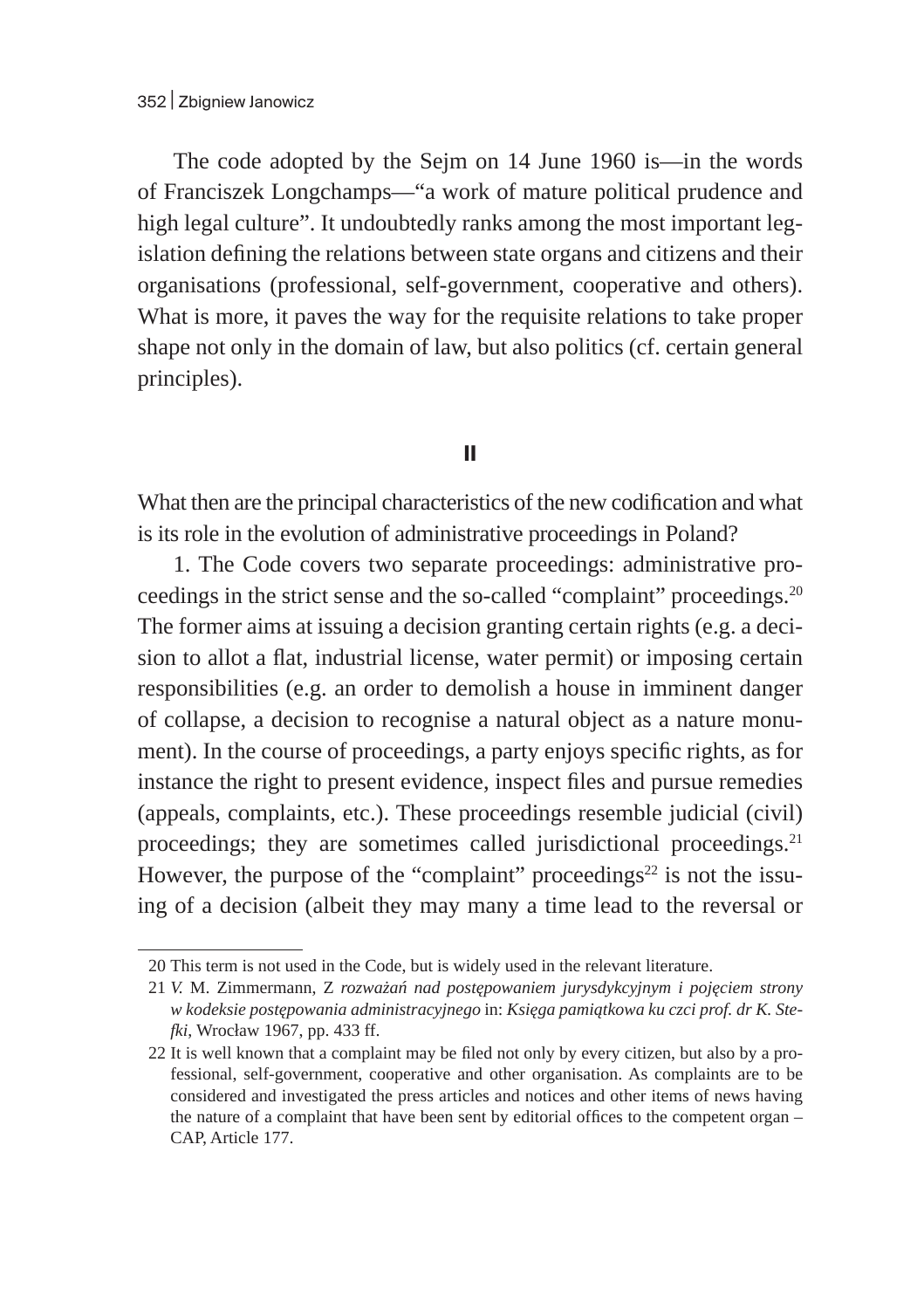setting aside of a decision); their purpose is rather to draw the attention of superior organs to the failure of inferior organs to carry out their tasks properly (breaches of law, neglect, procrastination, a negative attitude to the people who want to have their case heard, etc.), i.e. it is about initiating supervision. A competent body is obliged to investigate a complaint and give an answer to the complainant within a specified time limit. In certain cases, these two separate types of proceedings "meet", for instance when administrative proceedings are pending (e.g. for granting a license) and one of the parties takes advantage of the right enjoyed by every citizen to file a complaint. The Code, abolishing the former duality in such situations, stipulates that complaining about a decision is tantamount to filing an appeal. Thus, no two separate proceedings run concurrently: the "complaint" proceedings morph into administrative ones (a "transformation" of the complaint and complaint proceedings takes place). "Complaint" proceedings have thus become an institution supplementing administrative proceedings and not competing with them with respect to matters that are (or may be) settled by a decision. In the "complaint" proceedings" themselves, a rule has been laid down that complaints are to be filed with the competent bodies. Thereby a defect has been removed that caused a lot of trouble in the pre-Code times.

2. The Code regulates administrative proceedings not only before state administration bodies and bodies of state administration units, but also before the bodies of professional, self-government, cooperative organisations and other social organisations when by operation of law they are given the authority to deal with individual cases coming within the purview of state administration (e.g. the Bar Council admitting to the Bar or disbarring advocates and trainee-advocates). The organs of the named organisations are treated then on an equal footing with state administration organs.

In agreement with the principles of the political system of the socialist State, the Code provides for the possibility of admitting a social organisation, granted the status of a party, to participate in proceedings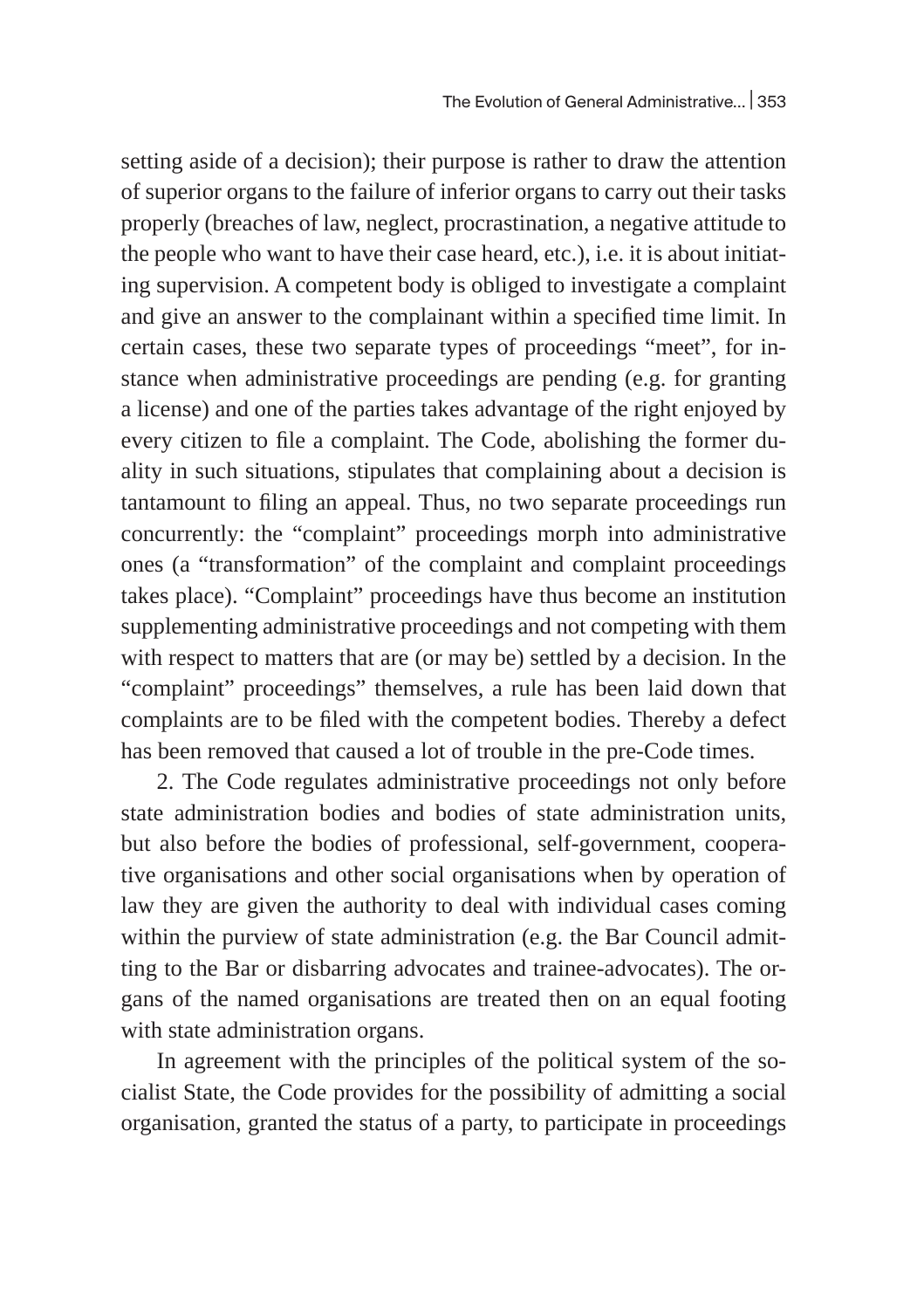involving another person "if such participation is justified by the constitutional objectives of the organisation, and the interest of the community calls for it" (Article 28); a social organisation, pursuing its constitutional objectives, takes on the capacity of a spokesman for the social interest (even a broader right of participation was granted to social organisations in the new civil-court proceedings).<sup>23</sup>

3. Another novelty in our administrative proceedings, the provision for the participation of a public prosecutor<sup>24</sup> that grants him/her (a) the right to address a motion to the competent organ of state administration to institute proceedings for the removal of non-conformance with the law (the public prosecutor may act in this case on his own initiative or follow up a complaint by the citizen who feels aggrieved), (b) the right to participate in any stage of administrative proceedings to ensure that the proceedings themselves and the decision reached are lawful; public prosecutors notify the body in question about their taking the place of a party in proceedings and since then they are their participant (i.e. their participation in proceedings does not depend, as is the case with a social organisation, on the will of an organ); (c) the right to file an opposition in the cases provided for in the Code (Articles 127, 137, 141) or elsewhere after proceedings end, that is, after a final decision is issued. Public prosecutors enjoy all the rights of a party to proceedings and, on top of that, they may pursue the extraordinary remedy of opposition. This extraordinary remedy is enjoyed by a public prosecutor not only in the same cases as it is by party: they are slightly privileged as well. The organ with which the opposition was filed has to consider it forthwith and determine if it is necessary to postpone a decision until the opposition is dealt with. The code has extended the general supervision by the public prosecutor"s office to cover partially decisions issued

<sup>23</sup> Cf. CAP, Articles 3 and 61–63.

<sup>24</sup> The participation of a public prosecutor in administrative proceedings—albeit in a much narrower scope—was already known earlier. Cf. Regulation by the General Public Prosecutor of 19 June 1957 based on the very general provisions of the Public Prosecutor's Office Act of 20 July 1950.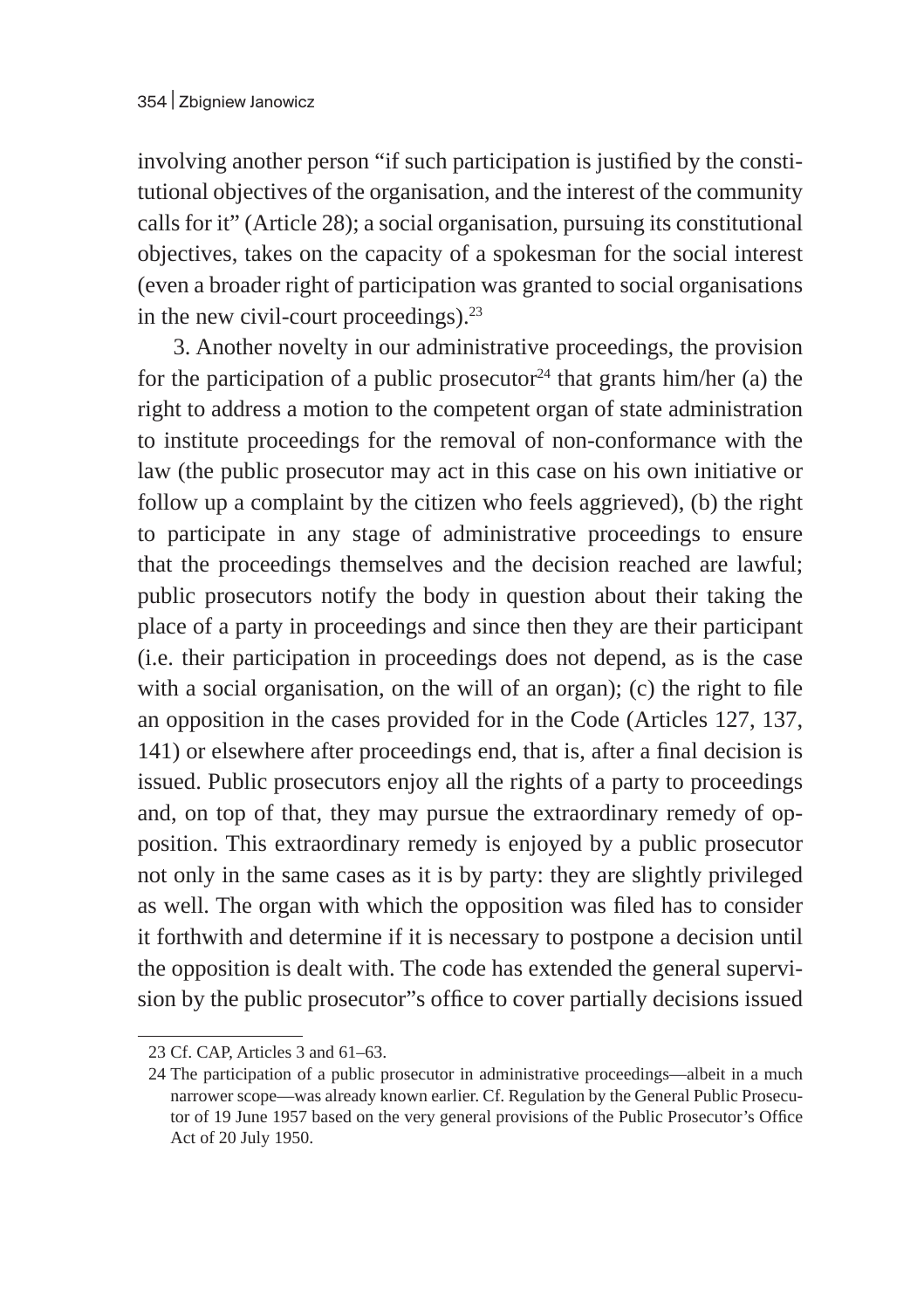by the supreme authorities of State administration (approach procedure, Article 150).

The solutions adopted in the Code were not only taken over later by the new 1967 Public Prosecutor"s Office Act,<sup>25</sup> but also extended to other types of proceedings.26

4. One of the most characteristic traits of our new codification, and as a matter of fact of the codifications of some other socialist countries (Yugoslavia, Czechoslovakia), $27$  is the setting out of the general principles of administrative proceedings. What is meant here is certain general (fundamental, central) rules of procedure considered as such by the legislator and set out in Chapter I of the Code (Articles 4–12).<sup>28</sup> When compared with the other codifications, the Polish legislator has worded the general principles in the most exhaustive manner. $29$ 

These are the following principles: legality (Articles 4 & 5; some authors additionally distinguish the principle of lawfulness), the administration bodies taking into account, on their own motion, the state and social interest and the reasonable interest of citizens (Article 4 & 5), searching for the objective truth (Article 5), active participation of the

<sup>25</sup> Act of 14 April 1967 on PRL Public Prosecutor's Office, Journal of Laws, no. 13, item 55). 26 V. Article 44 ff. of the Act of 14 April 1967 on PRL Public Prosecutor's Office.

<sup>27</sup> The Yugoslav codification of 1953 (consolidated text, 1965) and Czechoslovakian of 1960 (and later of 1967); quoted after J. Starościak, *Wprowadzenie do prawa administracyjnego europejskich państw socjalistycznych,* Warszawa 1968, p. 237. Whereas the Hungarian codification of 1957 took a different stance, v. J. Martonyi, *La protection du citoyen dans les procédures administratives,* Szeged 1968, p. 6, which says: *Les dispositions de la loi hongroise sur les règles générales de la procédure administrative reposent sur les principes généraux régissant toute codification socialiste de la procédure administrative. Sans être énumérés comme dans les codes de procédure administrative de la Pologne, de la Tchécoslovaquie et de la Yougoslavie, ces principes ressortissent plus ou moins directement soit des dispositions de la loi, ou de l'exposé des motifs qui l"accompagne.* V. p. 7 ff.

<sup>28</sup> Articles 1–3, which were included in Chapter I, General Principles*,* do not lay down any fundamental rules of procedure but concern (together with some final provisions, in particular Article 194) only the scope of application of the Code. This drafting inaccuracy is a source of misunderstandings.

<sup>29</sup> "While the first prize for the legal drafting of the general principles of administrative proceedings goes to the Yugoslav codification of 1953, the most exhaustive wording of the principles has been offered by the 1960 Polish codification of administrative law in its introductory provisions". J. Starościak, *Wprowadzenie do prawa administracyjnego…*, op.cit., p. 238.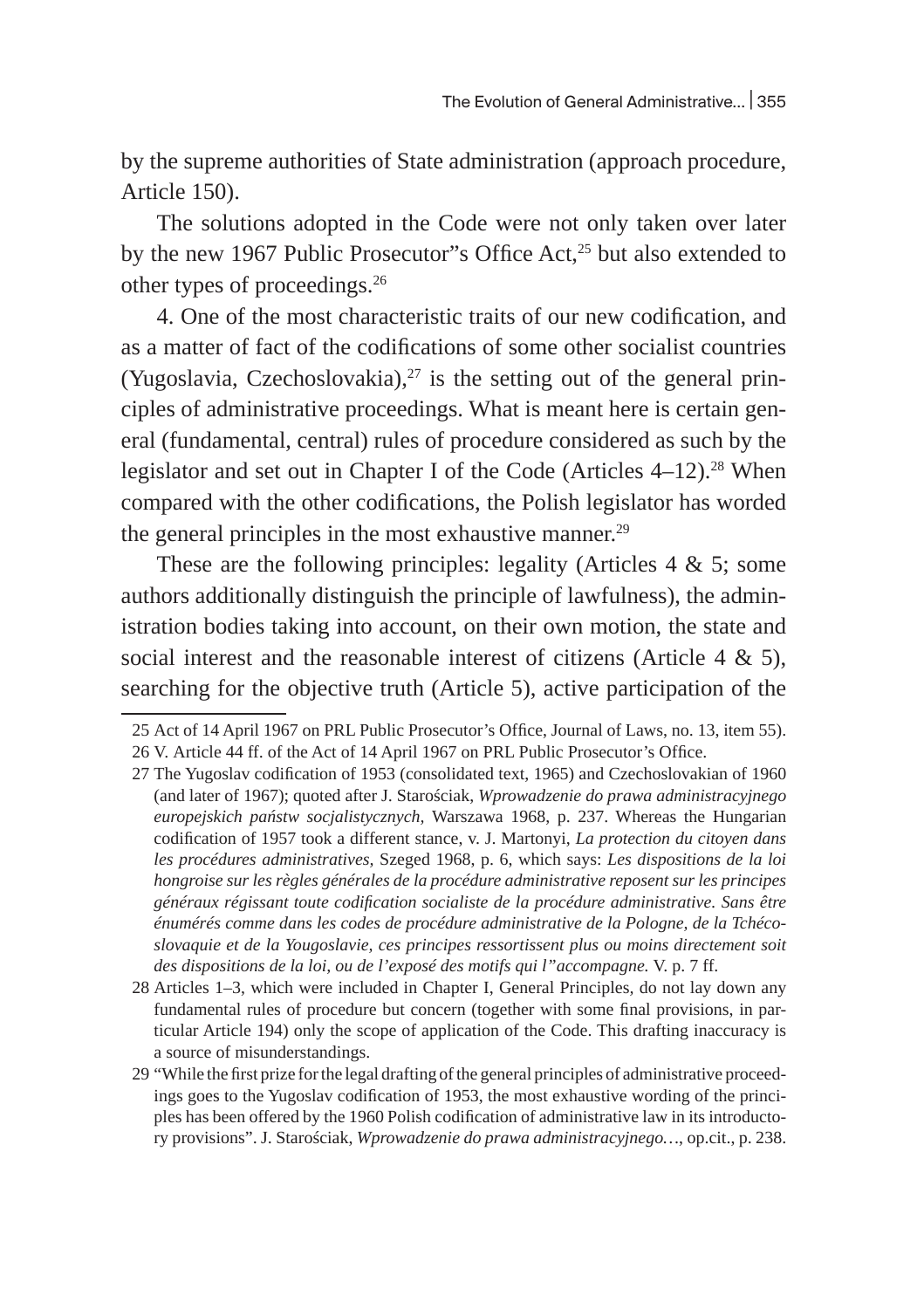parties in proceedings (Article 8), boosting the confidence of citizens in state organs (Article 6), providing legal aid to parties (Article 7), persuading parties (Article 9), quickness and simplicity (Article 10), conducting proceedings in writing (Article 11), and the permanence of final decisions (Article 12).30 Some of these principles were known to the former administrative proceedings, with the Code modifying them to a higher or lesser degree and expressing them as a rule more forcefully (and, of course, isolating and giving them the status of general principles). A more forceful wording, for example, was given, to the principles of *audi et alteram partem* and permanence of final decisions (they were hedged with sanctions, too—Articles  $127(1)(4)$  &  $137(1)(3)$ ; the impact of judicial proceedings can be easily discerned here. Today, a different political tenor is shared by the principle administrative bodies taking into account, on their own motion, the state and social interest and the reasonable interest of citizens, etc.<sup>31</sup> Instead of the orality of proceedings prevailing previously, conducting proceedings in writing is now the rule.

Some principles are a complete novelty and it is they that merit greater attention. Article 7 of the CAP states that "state administration

<sup>30</sup> In the relevant literature, these principles are somewhat differently classified. Cf. S. Rozmaryn, *O zasadach ogólnych kodeksu postępowania administracyjnego*, "Państwo i Prawo" 1961, vol. 12, pp. 890 ff.; E. Iserzon in: *Kodeks postępowania administracyjnego. Komentarz, teksty, wzory i formularze*, eds E. Iserzon, J. Starościak, 3rd ed., Warszawa 1965, pp. 24 ff.; E. Iserzon, *Prawo administracyjne. Podstawowe instytucje*, Warszawa 1968, p. 213; W. Dawidowicz, *Ogólne postępowanie administracyjne…*, pp. 101 ff., M. Zimmermann, *Institutions fondamentales du code de procedure administrative polonaise loi du 14 juin 1960*, "Études sur le droit polonais actuel", Paris–La Haye 1968, pp. 69 ff.

<sup>31</sup> This principle is laid down in Article 4 ("State administration organs shall act pursuant to the law, being guided by the interest of working people and objectives related to the building of socialism") and Article 5 ("In the course of proceedings, state administrative organs shall guard people"s legality and shall take any necessary steps to establish facts in the case scrupulously and to dispose of it, having in mind the social interest and the reasonable interest of citizens"). S. Rozmaryn, who sees in Article 4 the principle of teleology, says that this principle "may never give a pretext to breach the law. The CAP does not sanction any exceptions to the principle of legality, nor does it permit any "deviations" from, or relaxations of, this principle in the name of teleology". S. Rozmaryn, *O zasadach ogólnych kodeksu postępowania administracyjnego…*, op.cit., p. 891.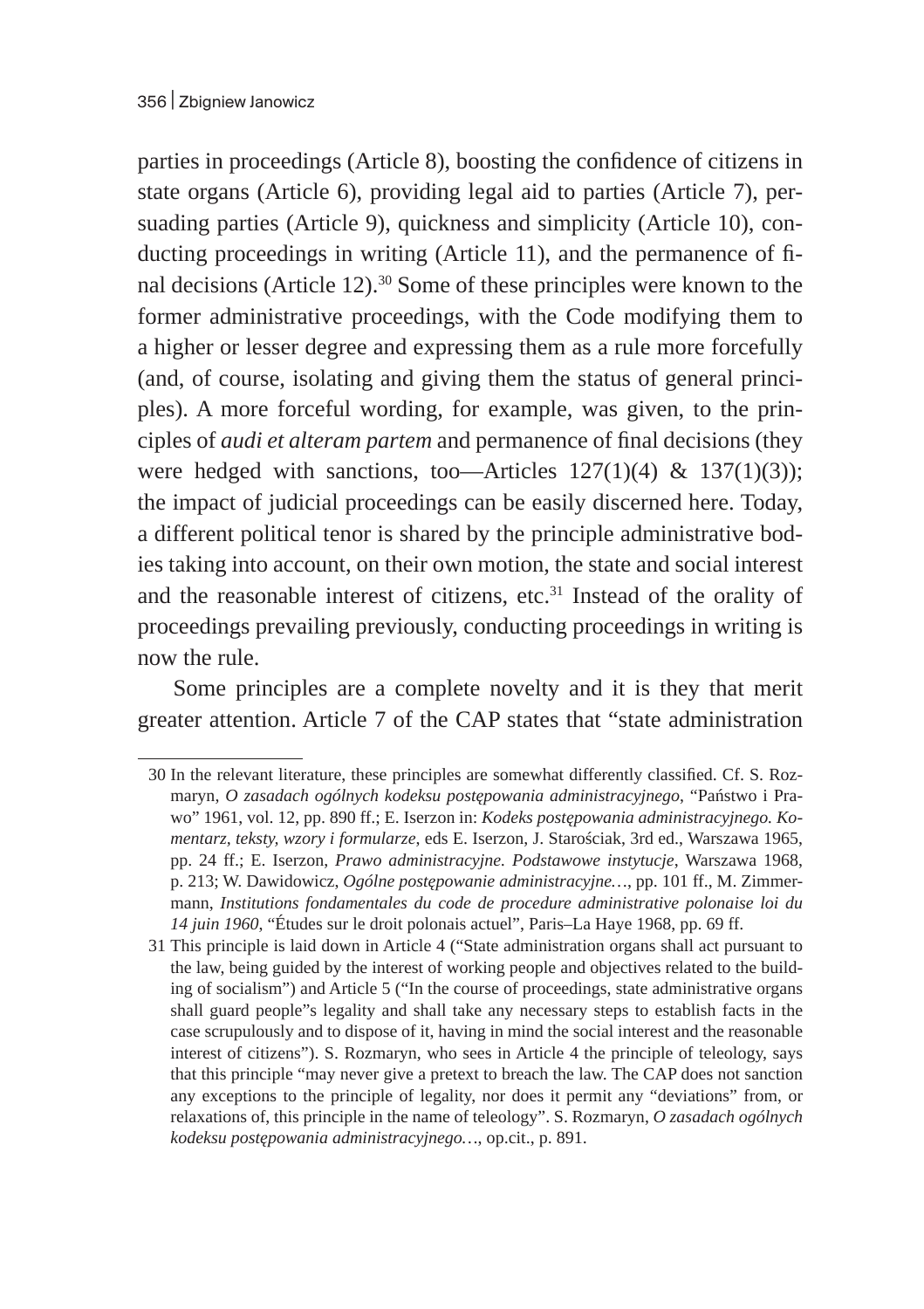bodies, in the course of proceedings, shall take care that the parties are not harmed by their ignorance of the law and for this purpose the organs shall give the parties all necessary explanations and guidance". This principle, referred to above as the principle of giving legal aid to parties, departs significantly but favourably from the old legal maxim *ignorantia iuris nocet* that usually applies. A similar departure—albeit not so distinct—was made in the new Code of Civil Procedure several years later.<sup>32</sup> The principle of legal aid no doubt seeks to put a party on a par with the organ as far as possible.

The principle of persuasion makes state administration bodies explain to the parties "the legitimacy of the reasons that the organs are guided by when disposing of the case so that, as far as possible, they make the parties abide by the decision without the need to resort to coercion". Specifically, the principle of persuasion requires that decisions be justified as carefully and exhaustively as possible in respect of the law and facts, and that their expediency or even social necessity (as for instance with the so-called expropriation of a right, Article 141) be indicated.

Under the principle laid down in Article 6: "State administration bodies should conduct proceedings in such a way so as to boost the confidence of citizens in the organs of the State". Stefan Rozmaryn maintains that:

The provision of Article 6 is actually the kingpin that holds together all the general principles of procedure. For this is the principle of the broadest scope and the greatest political impact. The Code makes the political assumption that the strength of the State and the efficiency of its operations turn on the confidence of citizens in the state authority. Given that

<sup>32</sup> Cf. especially the CCP, Articles 5 and 212. For more information v. W. Siedlecki in the commentary to the code of civil procedure. W. Siedlecki, *Kodeks postępowania cywilnego. Komentarz*, Warszawa 1969, pp. 88, 384 ff. A different approach is found in employee claim actions: Article 460(1). V. also the decision of the Supreme Court of 20 January 1966 and comments by Z. Resich.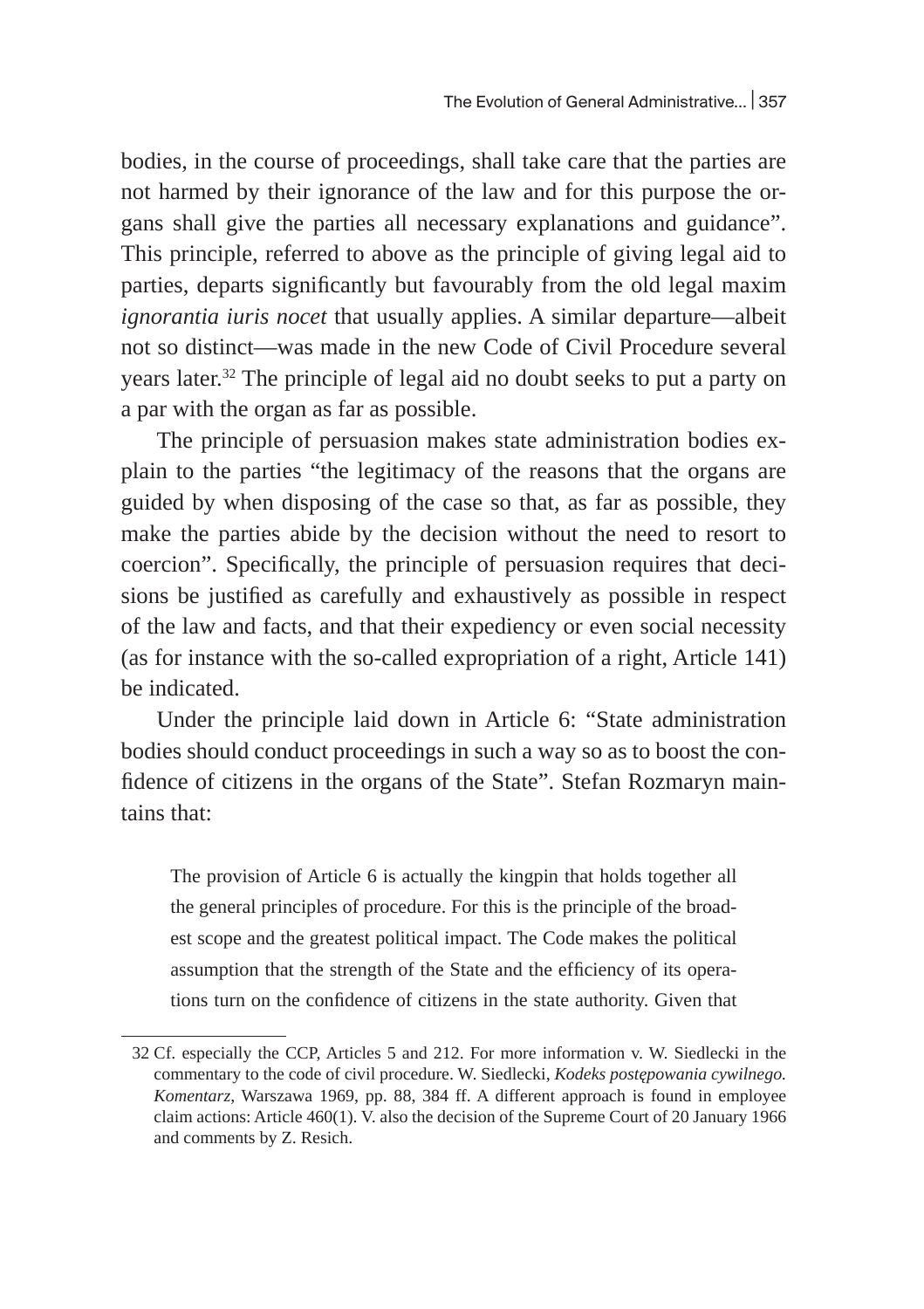it is the administration bodies that are the venue where the state authority meets the citizen in proceedings in a myriad of cases every day, their judicious operation vis-à-vis citizens may bring a great political advantage. Conversely, if the operation is not up to the mark (bureaucratic, repulsive, unfair, etc.), it may cause a lot of political damage. The above principle, therefore, is even broader than a mere warning against red tape. $33$ 

These comments—as a matter of fact by one of the Code drafters—hit the nail on the head. Specific proceedings before an administration body may take their correct formal course, i.e. in compliance with the law. If, however, they take place in an atmosphere that is unfavourable (or impolite) for a party, their social impact will be negative. $34$ 

All the principles listed above are, in agreement with the will of the legislator, general and fundamental to the entire administrative proceedings. Their catalogue, again at the legislator's behest, is closed. However, the juristic literature records an attempt to extract "fundamental principles" and "auxiliary principles" from the general principles catalogued in the Code and from its further provisions. Such an attempt was made by J. Starościak in the well-known handbook of administrative law.35 He believes that "the general principles laid down in the introductory provisions of the CAP may not be identified with the full list of the CAP's fundamental principles".36 It is quite obvious that the road to juristic classifications is always wide open and that it is arguable whether the catalogue of the fundamental principles of administrative proceed-

<sup>33</sup> S. Rozmaryn, *O zasadach ogólnych kodeksu postępowania administracyjnego*…, op.cit., p. 903.

<sup>34</sup> Politeness in dealing with cases is also de rigueur pursuant to the Act of 17 February 1922 on State Civil Service, Journal of Laws no. 11 of 1949, item 72; Article 25, and our latest official practice: the Act of 15 July 1968 on People's Council Officials, Journal of Laws no. 25, item 164; Article 5, in particular subparagraphs 8 and 14.

<sup>35</sup> J. Starościak, *Prawo administracyjne*, Warszawa 1969, pp. 261 ff. The same attempt, as a matter of fact, had been made in an earlier handbook published together with E. Iserzon. Due to the nature of this article, it is hardly possible to offer any longer polemic, hence, only a few comments shall be given.

<sup>36</sup> Ibidem, p. 263.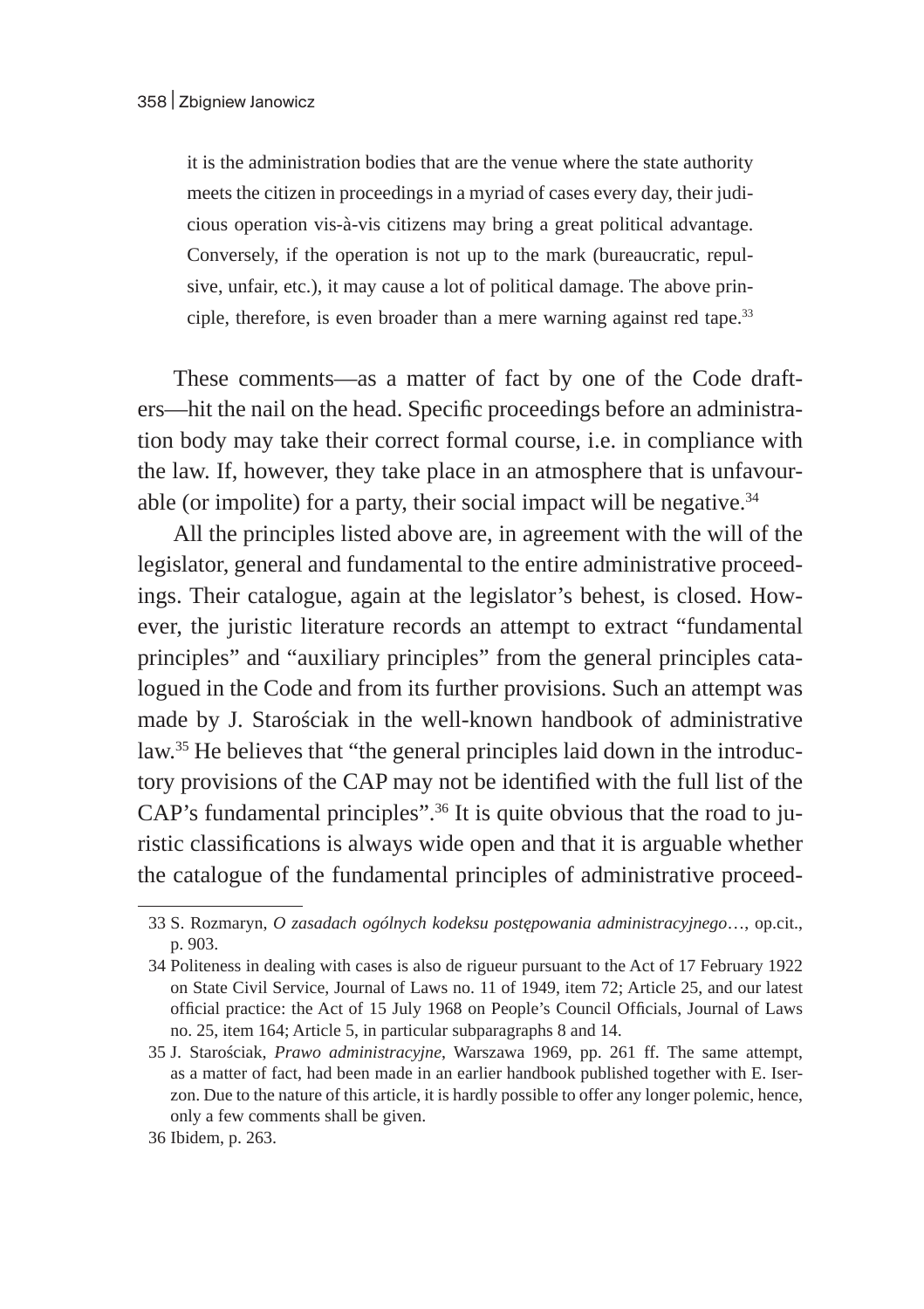ings, contained in Articles 4–12, could be supplemented with others deduced from the detailed provisions of the CAP. One such additional fundamental principle could be that of two-instance proceedings (which, by the way, Starościak counts among auxiliary principles). However, not only the will of the legislator argues in favour of considering all the general principles laid down in Articles 4–12 as fundamental – so does the analysis of their legal content. For instance, the principle of permanence of final decisions, fundamental, after all, to any (not only administrative) trial, can hardly be considered auxiliary.<sup>37</sup>

All the CAP general principles are legal norms, and not mere declarations or guidelines, which is emphasized strongly in the relevant literature. Taking these principles to be legal norms gives rise to a number of inconsistencies. In particular, the breach of a principle must be treated as any breach of the law, with all its consequences. Proving such a breach is relatively simple when a general principle has been expressly implemented by relevant detailed provisions (as is the case, for instance, with the principles of objective truth, quickness and simplicity, the active participation of parties, and others). Difficulties may arise when it is alleged that the principle which has been breached is rather inconcrete, such as, in particular, the principle of enhancing citizens' trust in state organs. It would not be an easy task for a party to prove that, for instance, the impolite and unkind attitude taken by an official in a state administration body has adversely affected—despite adhering to any and all procedures—the manner in which the case was dealt with. This is where judicial decisions could greatly help: in the absence of general administrative judiciary the task falls to supreme state administration bodies and the Council of Ministers Office.

In this context, a significant question arises. Is the applicability of the general provisions limited to matters regulated by the CAP? Pointing to separate administrative proceedings ("excluded proceedings" in the

<sup>37</sup> Ibidem, p. 265.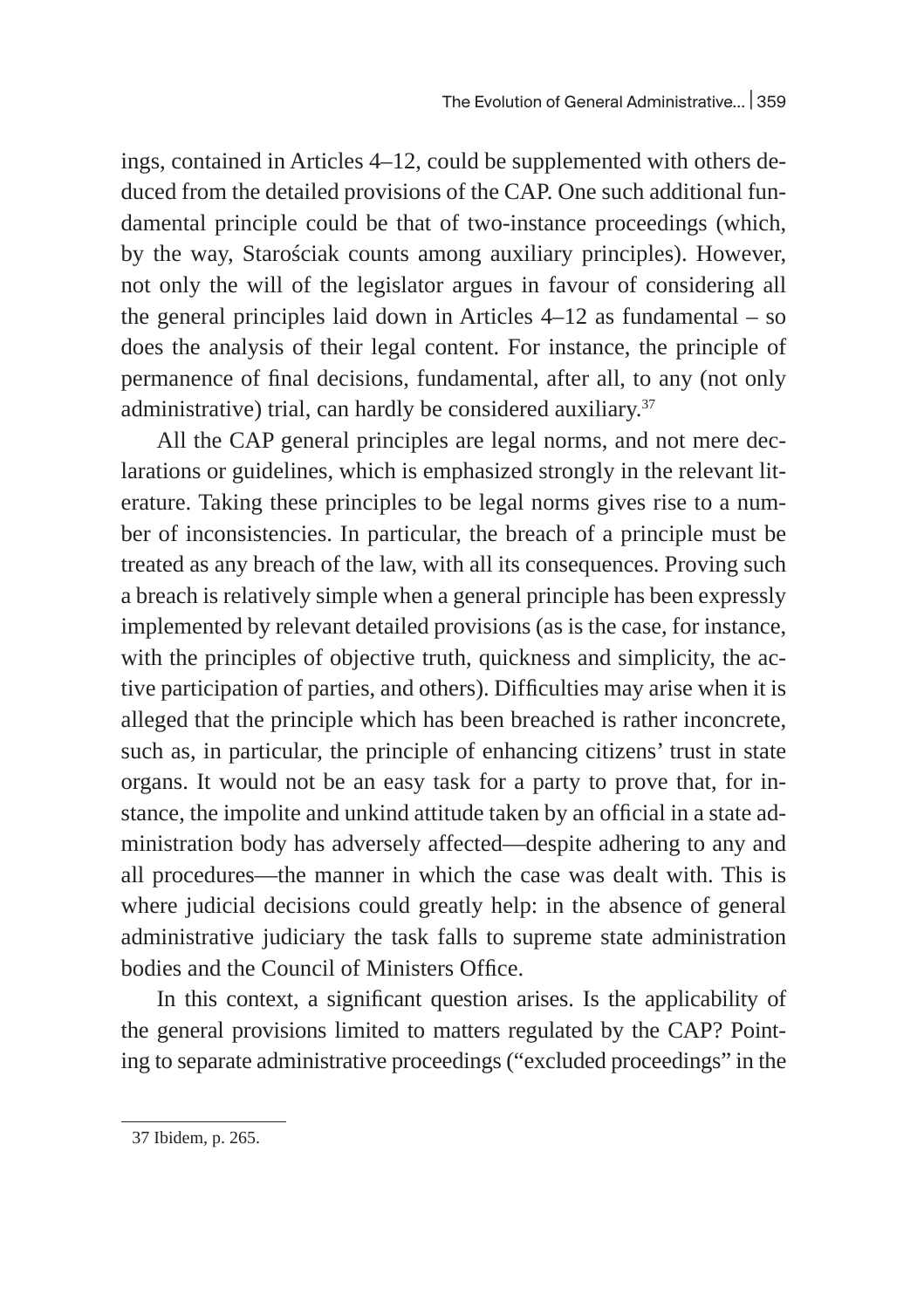CAP, Article 194, for instance, tax, disciplinary and other proceedings), Rozmaryn had already claimed long ago that

although administrative proceedings in these matters are not regulated by the CAP, […] the general principles may and should be by analogy applied in an auxiliary capacity to the "excluded" matters. This is especially true for cases where the excluded proceedings lack the proper regulation of specific matters. Moreover, the CAP general principles may serve as interpretation guidelines in the excluded matters, too.<sup>38</sup>

Longchamps went even further, by claiming that:

Since we do not have general provisions of administrative law (as there are, for instance, in civil law), it can be claimed that Chapter I contains general principles whose significance is not necessarily limited to purely procedural matters. Actually, they may be more broadly applied to our today"s administrative law, specifically, to the interpretation and assessment of particular legal situations.39

The general principles must of course be applied first and foremost wherever statutes (or other normative acts) expressly provide for the application of the CAP as appropriate. For example, Article 17 of the Act of 17 June 1966 on Executive Proceedings<sup>40</sup> states: "Unless the provisions hereof provide otherwise, the provisions of the Code of Administrative Proceedings shall apply as appropriate to executive proceedings".

At this juncture, note must be taken of a very interesting case of the impact of the CAP general principles on our recent administrative legislation, and in the "non-procedural" sphere, for that matter. The Act of 15 July 1968 on People"s Council Officials sets out their major respon-

<sup>38</sup> A different stance is taken by J. Jendrośka, *Zakres obowiązywania k.p.a. w postępowaniach szczególnych*, "GiAT" 1967, no. 2, p. 42.

<sup>39</sup> F. Longchamps, *Problem trwałości decyzji administracyjnej…*, p. 911.

<sup>40</sup> Journal of Laws, no. 24, item 151.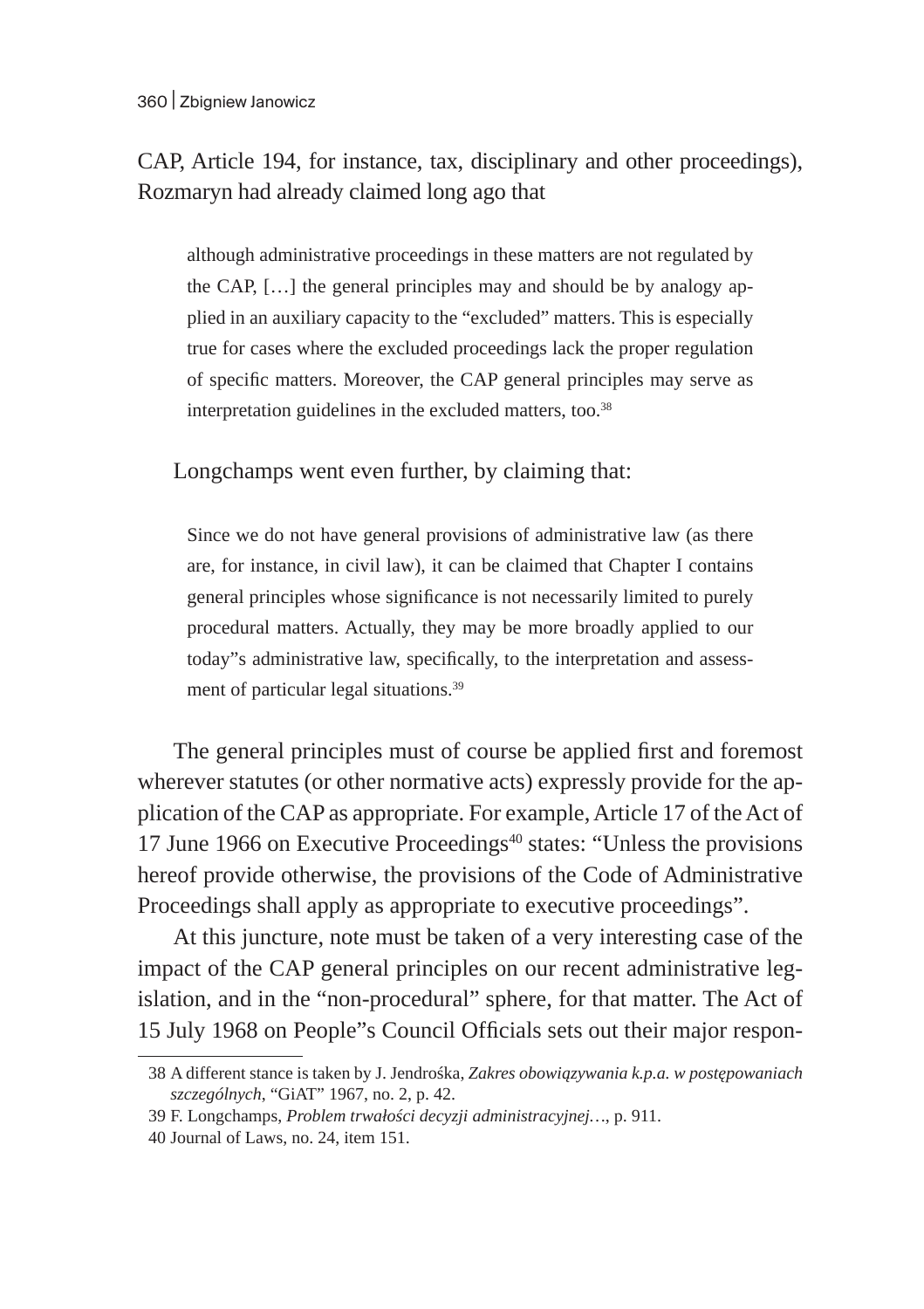sibilities, clearly following the model of the CAP general principles. Under Article 5 of the Act:

[...] official is obliged to: [...] (8) act thoroughly, quickly, impartially, and in a manner boosting the confidence of citizens in the organs of people"s power, making use of possibly simple means to dispose of the case properly, $41$  (9) give necessary help with the settling of cases to citizens, $42$  (10) take care that the citizen is not harmed by his ignorance of the law, provide necessary information and explain the principal objectives and policies of people"s power [...].<sup>43</sup>

(5) The CAP administrative proceedings are another step in the direction of bringing this type of proceedings closer to a court trial. As a matter of fact, this follows the general line of evolution of administrative proceedings in many countries (and not only those with old codification traditions).<sup>44</sup> The degree of convergence is *toute proportion gardée* rather high. The reason why administrative proceedings were fashioned in the CAP in this manner was the desire to strengthen legality. The desire was particularly strong after certain negative experience related to the protection of the rights and interests of citizens prior to 1956. In addition, it was no doubt strengthened by the absence of a comprehensive judicial review of the administration.

<sup>41</sup> Cf. CAP, Articles 6 and 10.

<sup>42</sup> The formulation of the duty to give help is even broader here, as it seems, than in CAP, Article 7.

<sup>43</sup> Cf. CAP, Article 7, and Article 8(4) of the Act of 25 January 1958 on People's Councils, Journal of Laws no. 29/1963, item 172.

<sup>44</sup> Possibly the most characteristic of this development line is the evolution of administrative proceedings in England and the United States of America (Federal Administrative Procedure Act of 11 June 1946) and in Scandinavian countries. For more information v. J. S. Langrod, *Uwagi o kodyfikacji postępowania administracyjnego w niektórych państwach*, "Państwo i Prawo" 1959, vol. 5–6, pp. 908 ff.; *Moc obowiązująca aktu administracyjnego i domniemanie jego ważności*, "RPEiS" 1965, vol. 1, pp. 51 ff. and E. Iserzon, *Prawo administracyjne…*, p. 210.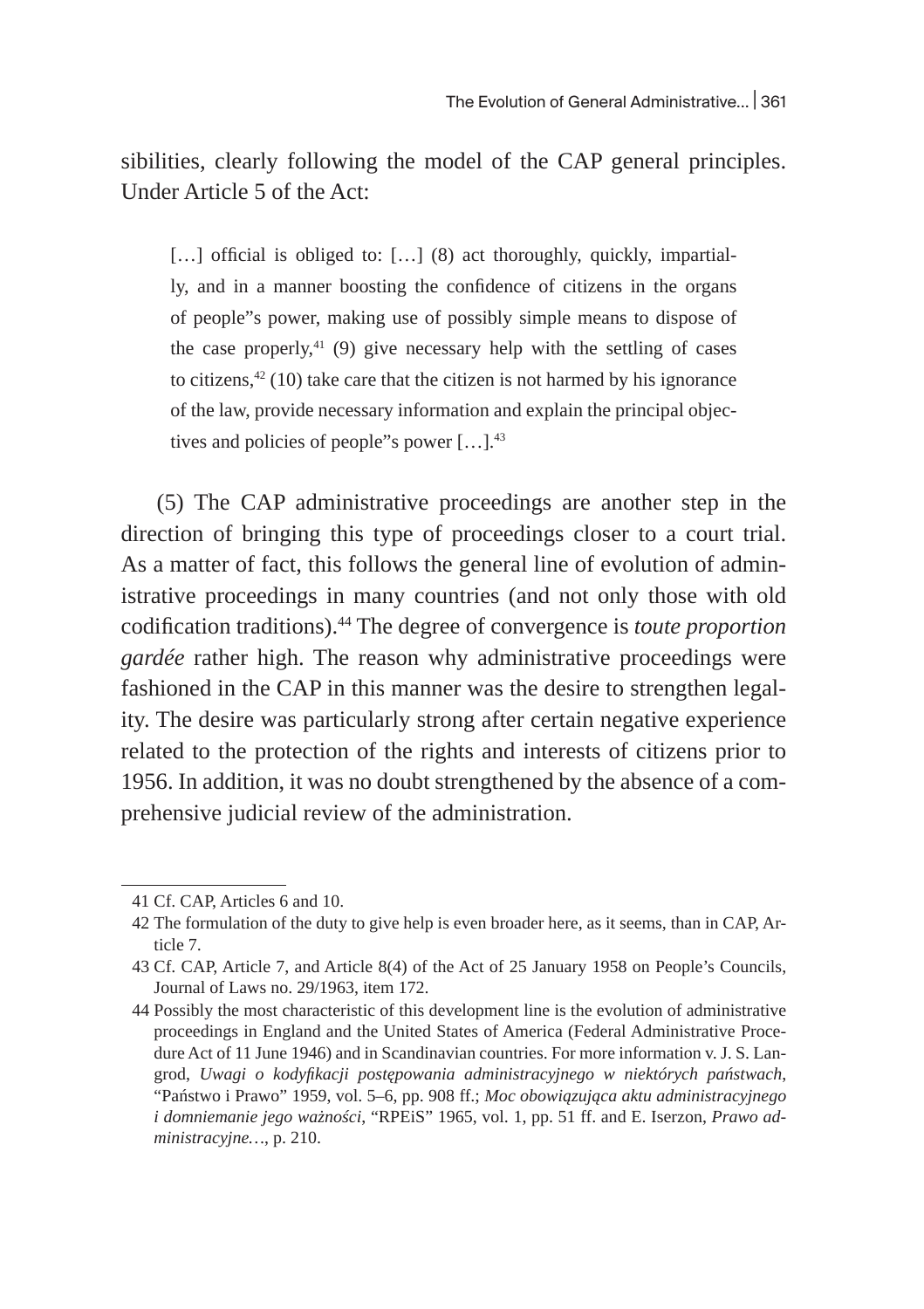The problem of the considerable "judicialization" of administrative proceedings was raised in discussions on the draft code by pointing to its obvious advantages, but certain shortcomings of this option were not ignored either. The shortcomings are in fact slight: the introduction of certain new trial institutions or the expansion of existing ones entails sometimes a greater formalisation of proceedings (still, however, incomparably lower than that of a court trial). However, Dawidowicz was right to observe on a different occasion:

The more developed procedural provisions in a given system of administrative law are, the less leeway and randomness there is in the operation of individual state administration organs or their officials, the more efficient administration is and the better protection is ensured to the rights and interests of citizens.<sup>45</sup>

Better protection of the rights and interests of citizens in proceedings is ensured today by the broader definition of the concept of a party (which provides grounds for adopting the "subjective version" of this concept, similar to the concept of a party in a civil action) $46$ , and by the enhancement of impartiality (significant expansion of provisions on the recusation of officials; entirely new provisions on a challenge to an organ), the granting of broader rights to a party in the course of explanatory proceedings (e.g. when it comes to the disclosure of the case file), and especially in the course of examining evidence (the right to participate actively in the proving of allegations; the adoption of the rule that a fact may be considered proven, provided that a party has had an opportunity to comment on the evidence introduced), new

<sup>45</sup> The role of codification of administrative procedure. Theses mimeographed for the symposium on administrative procedure organised by the Legal Studies Committee, Polish Academy of Sciences, Warszawa, 4–6 September 1961. *See* also Janowicz's report from this symposium, "RPEiS" 1961, vol. 4, p. 329.

<sup>46</sup> The concept of a party is possibly the most controversial issue in our administrative proceedings. A review of the literature on this matter is given in M. Zimmermann, Z *rozważań nad postępowaniem jurysdykcyjnym…*, op.cit., pp. 434 ff.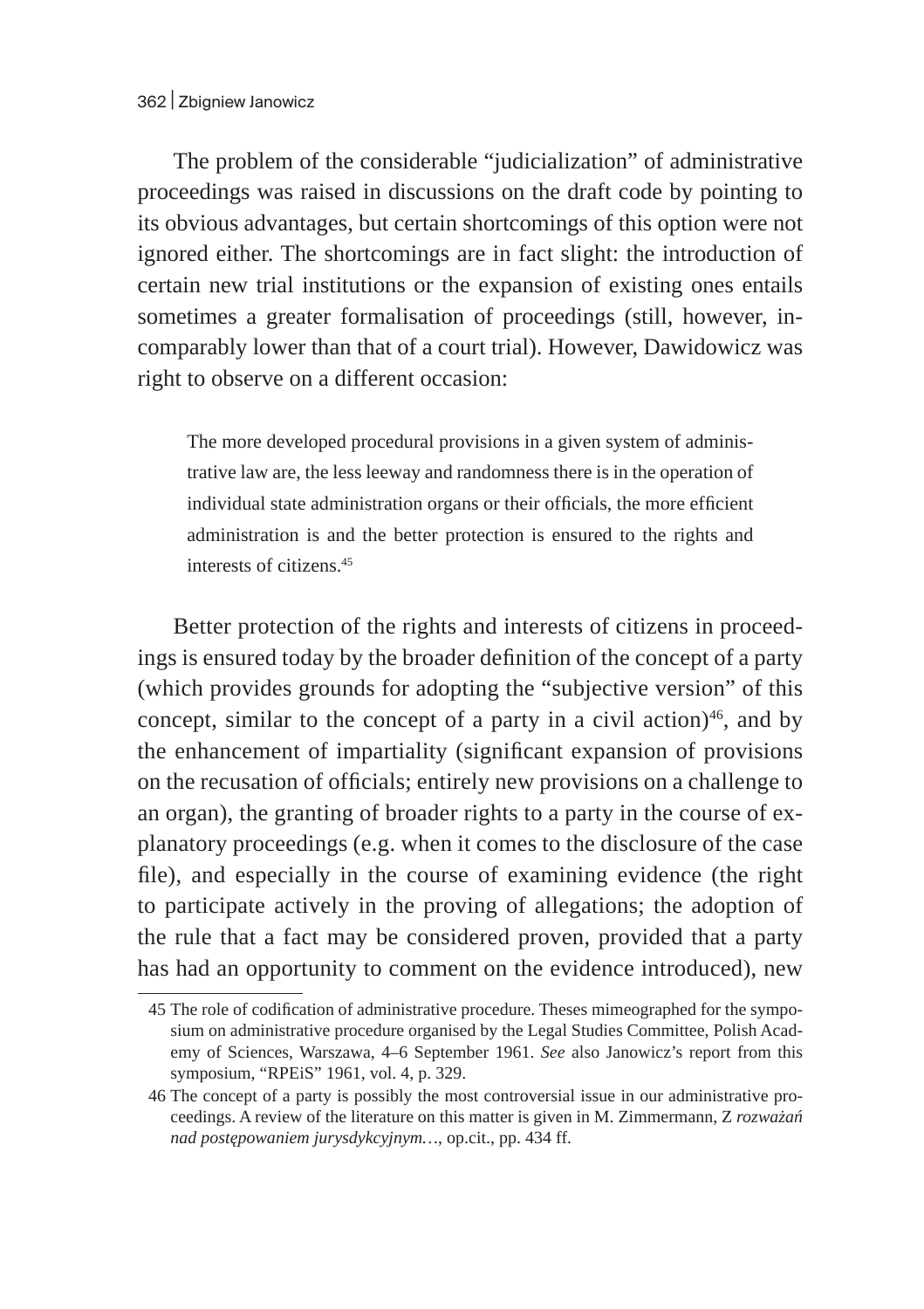provisions on interlocutory decisions and complaints, a favourable amendment of provisions on instituting proceedings de novo (obligatory institution de novo, adding to the catalogue of reasons for instituting proceedings de novo), etc. All these novelties are modelled to a lesser or greater degree on a court trial.<sup>47</sup>

A complete comparison of a court trial and administrative proceedings is hardly possible, for obvious reasons, but the "crucial idea of administrative proceedings—the active participation of a party in the proceedings, specifically, its cooperation in the making of the findings of fact and law in a case—is consistent with the key idea of a court trial" (Iserzon).<sup>48</sup> After all, the goals and tasks of the judiciary and administration do differ, as do, consequently, their structure and *modi operandi.* For example, administration bodies are as a rule connected with one another by the relationship of hierarchy or supervision, which entails the possibility, which is not available to the judiciary, of setting aside a decision as a form of supervision. It is characteristic of administration—unlike the judiciary—to be able to institute proceedings the motion of an organ. Finally, the position of an organ in administrative proceedings is very different and peculiar: it is also a judge "in its own cause".<sup>49</sup> Therefore, it cannot be expected that administrative proceedings become like a court trial in almost all aspects. Nonetheless, the point is, and the Code is clear about this, to ensure to the citizen or other party due process of law and consequently—if

<sup>47</sup> The CAP has not acquiesced to the demands that administrative proceedings "resemble as much as possible" a court trial. Hence, the proposals to "legislate a formal interlocutory decision of instituting proceedings or a formal act of presenting collected evidence to a party prior to the issuing of a decision" etc. have been rejected; S. Rozmaryn, *O projekcie kodeksu postępowania administracyjnego…*, p. 638.

<sup>48</sup> E. Iserzon, *Prawo administracyjne…*, p. 209.

<sup>49</sup> Cf. E. Iserzon, *Prawo administracyjne…*, p. 209; F. Longchamps, *O pojęciu stosunku procesowego między organem państwa a jednostką, Księga pamiątkowa dla uczczenia pracy naukowej K. Przybyłowskiego,* Kraków- Warszawa 1964; J. Filipek, *Stosunek administracyjno-prawny*, "Zeszyty Naukowe Uniwersytetu Jagiellońskiego, Prace prawnicze" 1964, vol. 34, p. 155 ff.; J. Starościak, *Prawo administracyjne*, op.cit., p. 17.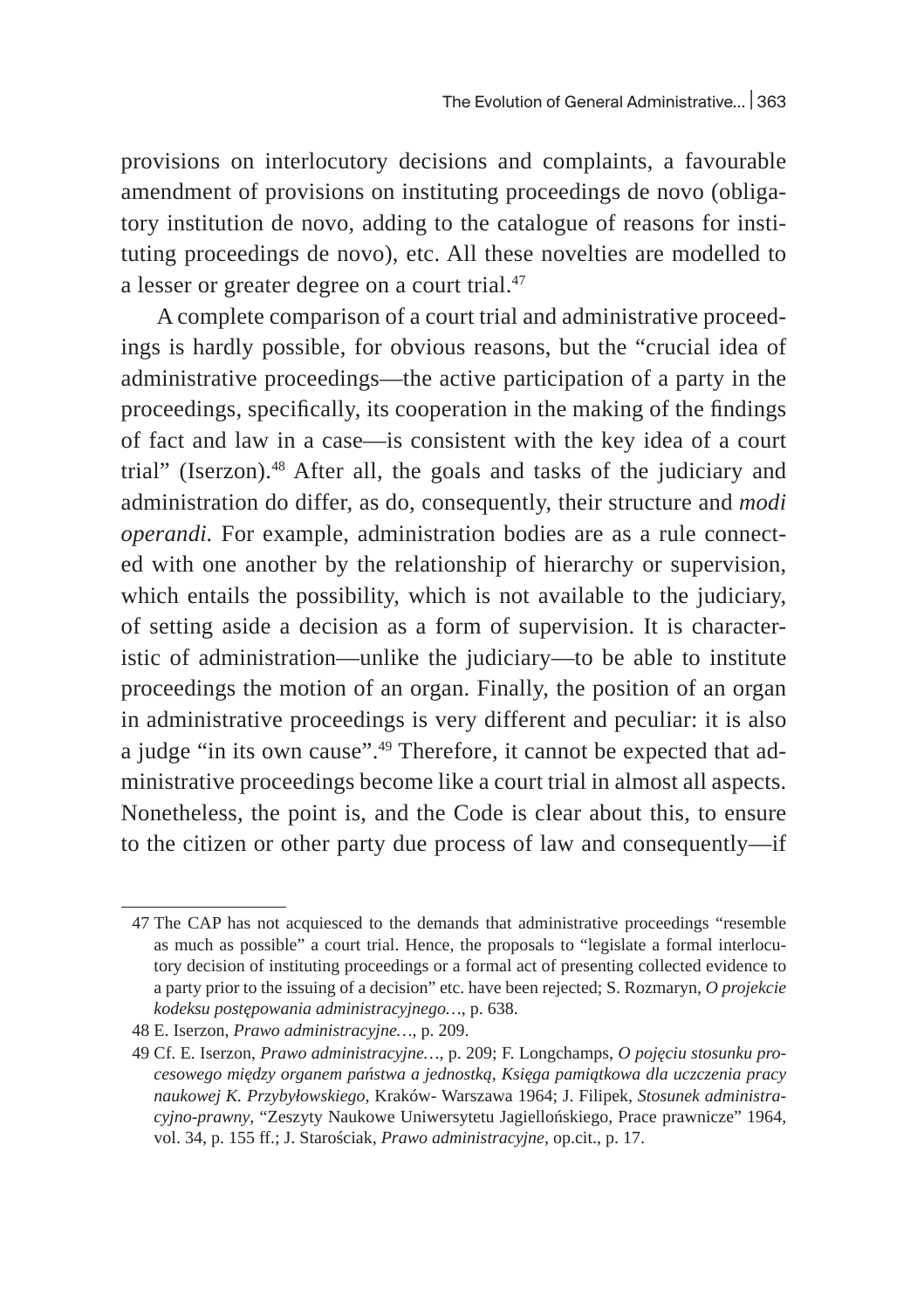this is at all possible—to make the relationship between the organ and party one of "equality of arms".50

A fact which deserves separate mention is that Poland ranks among the countries that have for a long time attached much importance to administrative proceedings (even when administrative judiciary existed). There were no hesitations in calling them a trial;<sup>51</sup> this stance finds even more support under the rule of the CAP. To this very day, in some legal systems (e.g. Italy, West Germany), as a rule the term "administrative trial" is avoided when referring to proceedings that take place before administration bodies. It is believed that a "trial" takes place only before a court (*processo, Prozess*), while only "proceedings" take place before administrative bodies (*procedimento amministrativo, Verwaltungsverfahren*).<sup>52</sup>

<sup>50</sup> E. Iserzon devotes much attention to "equality of arms" in administrative proceedings. E. Iserzon, *Prawo administracyjne…*, op.cit., pp. 230 ff.

<sup>51</sup> As early as in 1947, J.S. Langrod wrote in the foreword to the quoted commentary by J. Pokrzywnicki, *Postępowanie administracyjne*, Warszawa 1948, p. V: "To stop treating administrative proceedings as some kit of purely technical instruments, left basically to the good will of administrators, and instead to probe the logical consequences of conceiving of them as a "trial relation", i.e. without any logical gap between them and a court trial (e.g. before an administrative, civil or criminal court, etc.), is of the utmost importance. When in 1911, Fierich juxtaposed "administrative road" with the "road of law" (court trial), he approached the question in a manner that today seems completely antiquated and downright wrong. When today, in turn, reasonable suggestions emerge to treat the entire trial as a single whole, as a family, so to speak—admittedly branching out and diversified, but a whole nonetheless—we are exposed to a set of concepts that may shed some new light onto jurisprudential systematics and indirectly into legal life as well. V. also J.S. Langrod, *Uwagi o kodyfikacji postępowania administracyjnego w niektórych państwach…*, pp. 893 ff.

<sup>52</sup> F. Becker writes: "Wie ein Teil der spanischen, so versucht auch die italienische Verwaltungsrechtsliteratur, einen Wesen unterschied zwischen dem Verwaltungsverfahren (procedimento amministrativo) und dem gerichtlichen Prozess (processo) zu finden. Dieser besteht nach der Lehre Benvenutis darin, dass das Verwaltungsverfahren der Interessenbefriedigung des Urhebers des Verwaltungsaktes und nicht der Parteien dient. Aus dieser Begriffsbestimmung folge, dass das Beschwerde- und das Disziplinarverfahren Prozessdisziplinen und nicht ein "mere procedimento" seien, da in ihnen das Interesse des Beschwerdeführers bzw. des disziplinarisch verfolgten Beamten grösser sei als das der Verwaltung". F. Becker, *Das allgemeine Verwaltungsverfahren in Theorie und Gesetzgebung*  — *Eine rechtsvergleichende Untersuchung*, Stuttgart–Bruxelles, 1960, p. 99. As far as the Federal Republic of Germany is concerned v. F. Becker, op.cit., pp. 130 ff. and Z. Janowicz,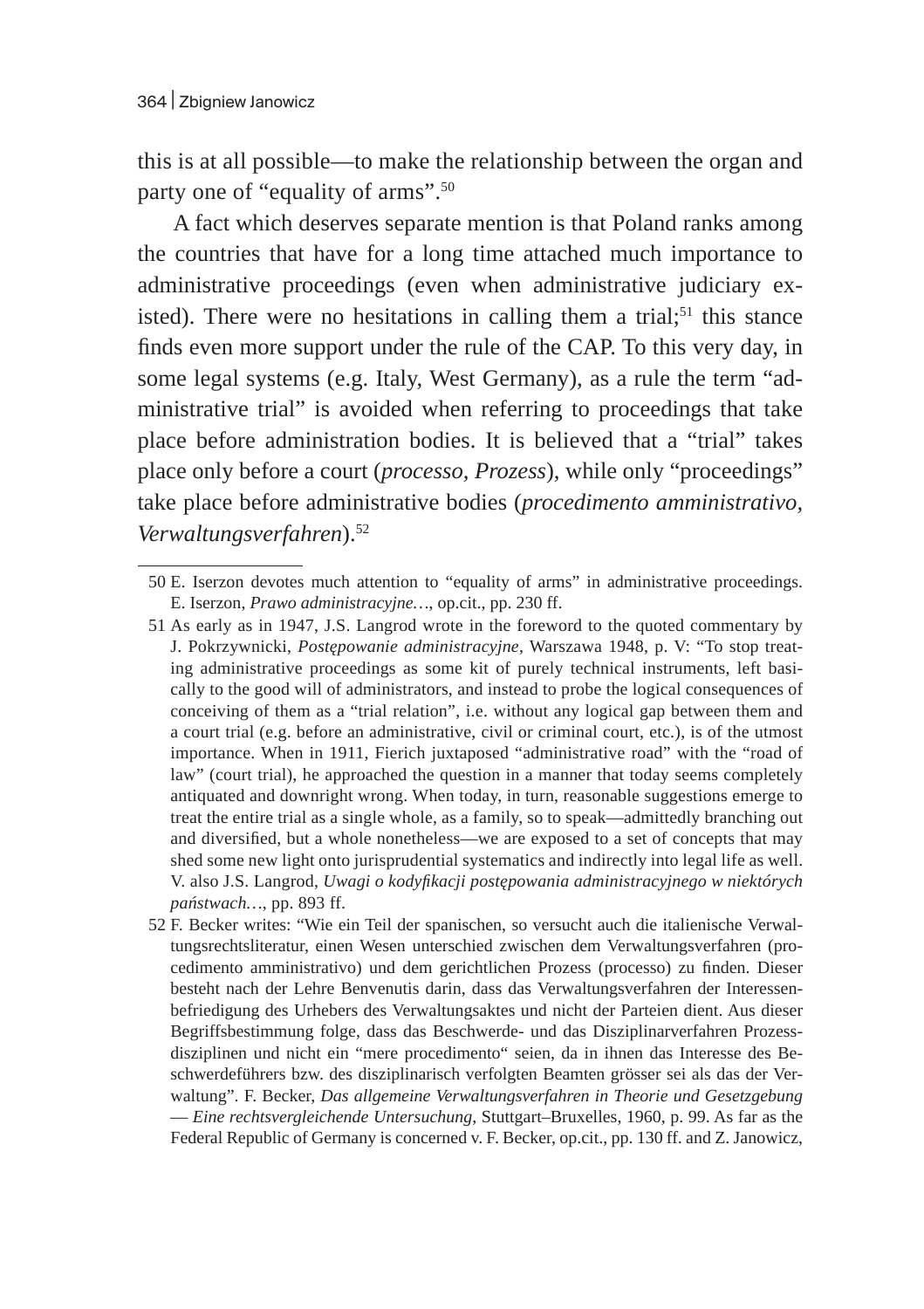**III**

The 1960 codification has been highly commended both at home and abroad.<sup>53</sup> What attracts praise above all is its, advantages such as the skilful inclusion in the system of administrative proceedings (or even the organic incorporation into the system) of three new legal institutions: "complaint" proceedings, the participation of a public prosecutor and the participation of a social organisation that has been granted the status of a party. Other advantages deserving praise include the formulation (and expansion when compared to cognate codifications) of general principles and ensuring due process of law to parties, which of course entails a more detailed definition of the rights and duties of an organ in proceedings than before.

Equally indisputable, as shown by already nine years of practice, is the enormous significance of the Code for the development of proper relationships between the state administration and citizens, social organisations and state organisational units. The Code has helped tremendously to develop the proper "working style" of administration bodies and improve the "administration culture". These highest accolades are not diminished—in the belief of the present author—by various and quite frequent shortcomings, and mistakes in the application of the Code.<sup>54</sup> These are in fact rather rare and stem from the provisions of the Code

*Tendencje rozwojowe ustroju administracyjnego Niemieckiej Republiki Federalnej*, Poznań 1969, pp. 160 ff.

<sup>53</sup> For foreign opinions on the Code v. A. S. Angełow, *Administratiwnoto proizwodstwo w Czechosłowakia, Ungaria i Polsza*, Sofia 1962, p. 96; F. Becker, op. cit., who discusses a CAP draft; W. Gellhorn, *Protecting citizens against administrators in Poland*, "Revue internationale des sciences administratives" 1964, no. 7, G. Langrod, *La codification de la procédure administrative non contentieuse en Pologne*, "La Revue administrative", 1960, no. 6; W. Meder, *Die Verwaltungsverfahrensordnung der Volksrepublik Polen*, "Verwaltungsarchiv" 1961, Heft 4.

<sup>54</sup> They were spoken of in the course of a very interesting discussion held under the title *The CAP in practice*, "GiAT" 1965, no. 5, pp. 4 ff; Wendel, Executive Director of the Office of Council of Ministers said that CAP detailed provisions "are applied with lesser or greater accuracy, but the "spirit of CAP" enshrined in its general principles, still "does not hover" freely over our offices" (p. 17). Since then, however, the application of CAP has witnessed some changes for the better; this a result of improving professional skills of administration officials.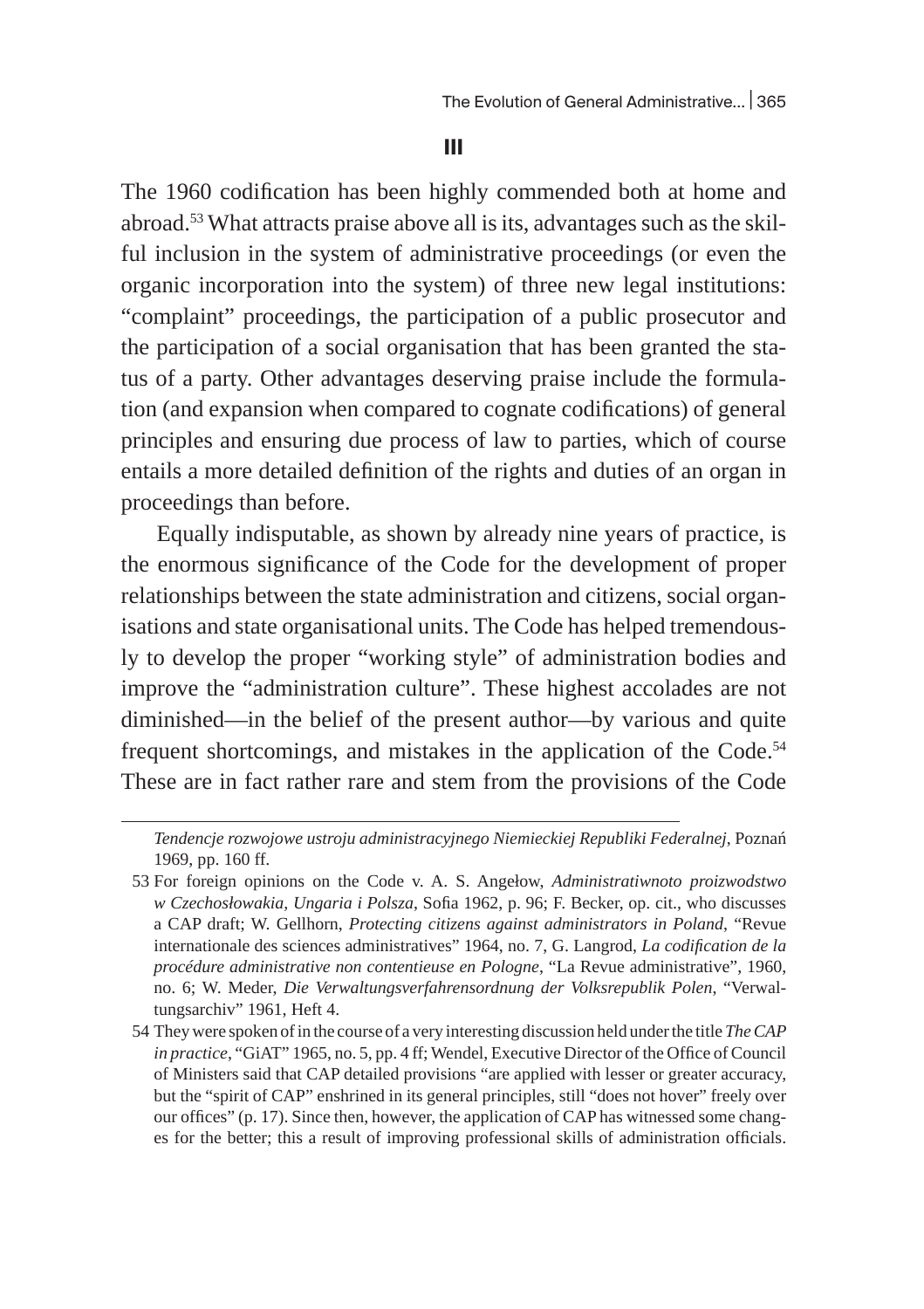themselves (there is still a shortage of trained officials, substantive administrative legislation has not been fully systematised yet, and there is an excess of "departmental legislation", etc.).

Any new codification precipitates a wave of judicial decisions and publications, which in the case of the 1960 codification of administrative procedure deserves a special mention. Already *in statu nascendi*, the Code provoked a great surge in pertinent literature and the general public's increased interest in administrative procedure. The broad, lively and very fruitful public discussion is a convincing proof of this. The literature on the Code numbers now several hundred publications,<sup>55</sup> written by academics, public prosecutors $56$  and quite a few administration practitioners.57 Of particular interest are the increasingly accessible decisions of supreme state administration bodies, which stimulate the relevant literature and vice versa—draw a lot from it.

As in any statute, in the Code there are some expressions that are insufficiently comprehensive and clear. Hence, a number of ambiguous and contentious issues have emerged. Some reach back to the preparatory work on the Code; one such issue is the concept of a party, which–as is well known–is a compromise between the diverse tendencies that clashed within the drafting commission. A number of problems are caused by the rather unfortunate wording of some causes of invalidity (Article  $137(1)(1 \& 2)$ . The greatest difficulties, actually quite formidable ones, are posed by the interpretation of the scope of application of the provisions on administrative procedure. All the legislator has said is that the Code "regulates proceedings in individual cases coming within the purview of state administration" (Article 1). It is traditionally believed that the provisions on administrative proce-

<sup>55</sup> They include a systematic study (W. Dawidowicz), commentary (E. Iserzon and J. Starościak), monograph (J. Borkowski, *Zmiana i uchylenie ostatecznych decyzji administracyjnych*, Warszawa 1967), collections of decisions, studies and articles (apart from those quoted above, works by L. Bar, T. Bigo, W. Brzeziński, J. Jendrośka, J. Litwin, J. Służewski) and many other minor but nonetheless valuable contributions.

<sup>56</sup> J. Świątkiewicz, H. Starczewski and others.

<sup>57</sup> B. Bogomilski, L. Jastrzębski, Z. Młyńczyk, E. Stobiecki, S. Surowiec and others.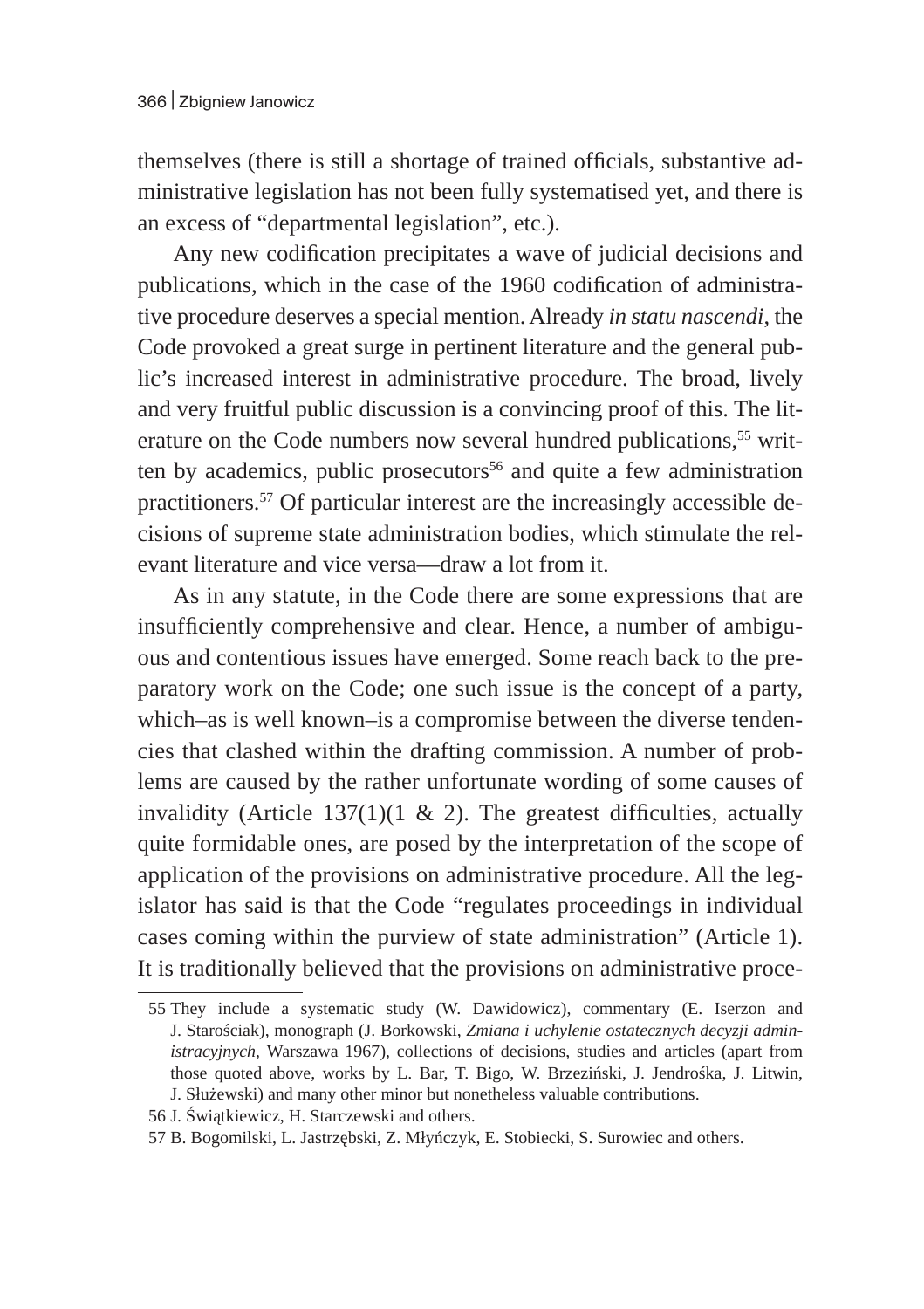dure only apply to so-called external matters, i.e. when state administration bodies (and the bodies of state organisational units and social organisations, Article 2) perform imperious acts with respect to citizens, legal persons, social organisations and state organisational units located outside these organs; examples include a change of name and surname or a grant of a water permit to a state enterprise, etc. What does not fall within the application scope of the provisions is all kinds of internal matters such as ones related to the operation of state enterprises, service relations and others.

Almost from the very moment the Code came into force, there has been a readily observable tendency to interpret Article 1 broadly. An interesting example of this tendency is a desire to extend the operation of the Code, albeit in part only, to the matters related to the nominated employees of state administration (i.e. persons bound by a service relation, former "officials"). Such tendencies, although they could be charged with contaminating the "purity of theoretic construction", have strong arguments in their favour drawn from life. One such argument is no doubt a desire to extend better legal protection to this category of employees. After all, employees on an employment contract may take advantage of the protection provided by arbitration commissions and, additionally, litigation is open to them, while former officials could avail themselves—if only in part—of the protection provided by administrative courts. Thus, it would be hardly possible to question the position taken on this matter by the CAP Advisory Committee at the Office of Council of Ministers in its well-known opinion.<sup>58</sup> This opinion could—it seems—serve as grounds for issuing suitable internal regulations adapted to such matters. Anyway, it testifies to the great attractive power of the Code.

<sup>58</sup> Opinion no. 12 of the CAP Advisory Committee of 29 April 1963 text with a commentary by L. Jastrzębski, *Funkcjonowanie administracji w świetle orzecznictwa*, eds. J. Łętowski, J. Starościak, Warszawa 1967, pp. 150 ff.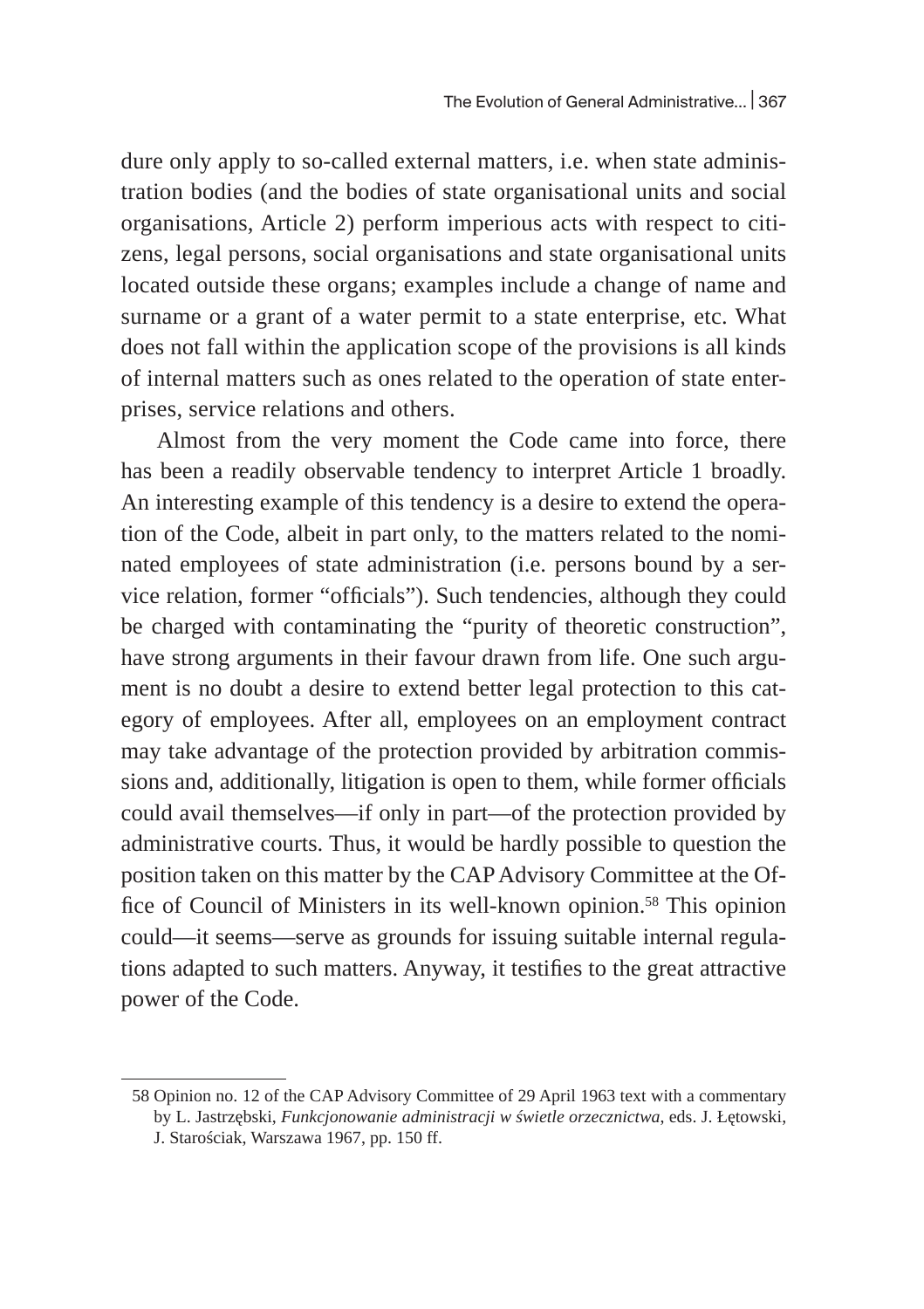An example of other, possibly equally far-reaching tendencies, involves views suggesting the possibility of applying the Code to matters arising in relations between state enterprises and their superior units.59

In the entire "Code" period—if it can be called thus—beginning with the commencement of the work on the bill, there were demands that a judicial review of administration should be set up.<sup>60</sup> It is observed that the administrative judiciary could play a role in making administration body decisions uniform, as the Supreme Court does in respect of common courts of law. Moreover the ingenious activity of administrative courts postpones for years the need to amend the Code. Any amendment (at least one made too soon) is rather inadvisable, at least in the case of fundamental legislation, as it could warp the leading lines of legislation. Last but not least, such legislation should be given an opportunity to take root in the popular mind. It is worth remembering here that the judicial review of administration—taking various forms and scope has become increasingly popular in socialist countries (USSR, Bulgaria, Hungary, Romania and—in a fully-fledged manner—Yugoslavia).<sup>61</sup>

Furthermore, demands have been made on many occasions to set up a commission or some other supra-departmental organ, e.g. at the President of the Council of Minsters or the Office of Council of Ministers, that would take care of the uniformity of administrative decisions. The foundation of such an organ encounters, however, certain difficulties, because of the constitutional powers of the Council of State (Constitu-

<sup>59</sup> V. L. Bar, *Przedsiębiorstwo państwowe wobec decyzji administracyjnych*, "PUG" 1966, no. 8; E. Iserzon, *Przedsiębiorstwo państwowe jako strona w postępowaniu administracyjnym*, "Państwo i Prawo" 1967, vol. 2; W. Dawidowicz, *Kierowanie przedsiębiorstwami państwowymi a kodeks postępowania administracyjnego*, "Państwo i Prawo" 1968, vol. 1.

<sup>60</sup> Such demands are almost universally made by administrative jurists. Among the representatives of other branches of law, such a demand was made by S. Rozmaryn (cf. the quoted report of a symposium on CAP-related issues in 1961, p. 334 and A. Burda, A. Burda, *Demokracja i praworządność*, Wrocław 1965, p. 228.

<sup>61</sup> For more information v. J. Starościak, *Prawo administracyjne*, op.cit., pp. 387 ff.; J, Starościak, *Wprowadzenie do prawa administracyjnego…*, op.cit., pp. 282 ff., 351; N. Saliszczewa, *Administratiwnyj process w SSSR*, Moskwa 1964; I. Vintu, *Rola sądów powszechnych w dochodzeniu roszczeń spowodowanych bezprawnymi aktami administracyjnymi w SR Rumunii*, "Państwo i Prawo" 1968, vol. 2, J. Martonyi, op.cit.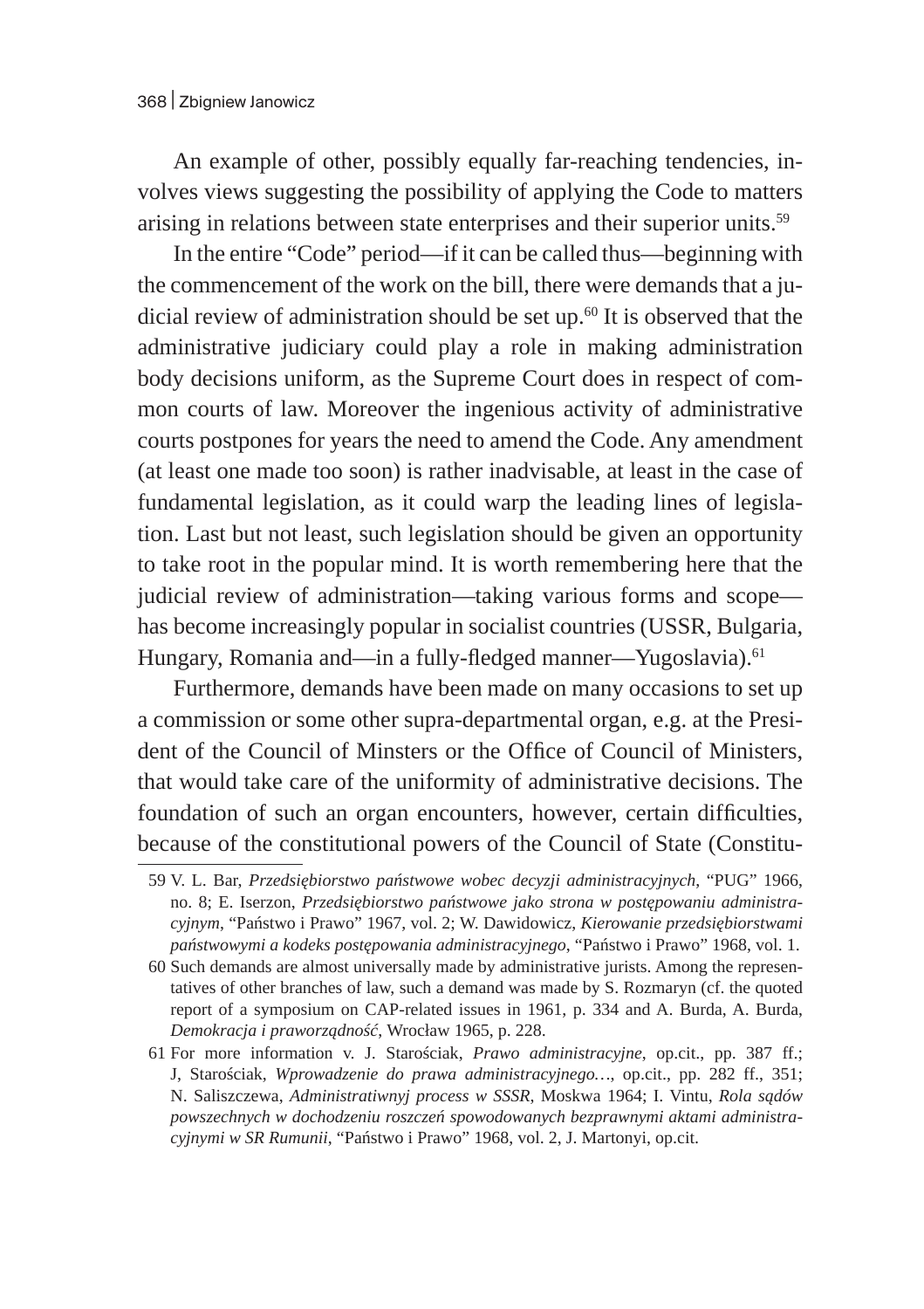tion, Article  $25(1)(3)$ .<sup>62</sup> So far, this role has been fulfilled to an extent by the CAP Advisory Committee at the Office of Council of Ministers.<sup>63</sup> In the current situation where "ministries and central offices are practically the ultimate interpreters of statutes"<sup>64</sup>, it is crucial to make their decisions (in particular ones involving precedents) as widely available as possible by publishing them in juristic journals or as freestanding publications. Much of this has already been done in recent years. Special attention is deserved by the publication of collections of decisions with glosses. Pride of place is taken by *Orzecznictwo naczelnych organów administracji państwowej* published by the General Public Prosecutor's Office in 1964 $65$ , followed by two volumes (the third is forthcoming) of *Funkcjonowanie administracji w świetle orzecznictwa* published by the Institute of Legal Studies, Polish Academy of Sciences;<sup>66</sup> 1969 saw the publication of *Orzecznictwo wodno-prawne* by the Central Water Management Board.<sup>67</sup> Crucial for ensuring the uniformity of decisions, the streamlining of so-called departmental regulations has embarked on its second stage, commenced by the Disposition of the President of the Council of Ministers of 1968.<sup>68</sup> Reducing the number of all kinds of instructions, circulars, etc. and imposing limits on their "binding force" will certainly have a favourable effect on the administrative decisions of local organs. It must not be forgotten either that advantage

<sup>62</sup> V.J. Litwin, *Drogi ujednolicenia wykładni prawa administracyjnego*, "Państwo i Prawo" 1965, vol. 10, pp. 478 ff.

<sup>63</sup> Cf. the discussion "CAP in practice" quoted earlier, especially comments by A. Wendel, p. 177 ff.

<sup>64</sup> J. Starościak, *Prawo administracyjne*, op.cit., p. 371; J. Litwin, *Drogi ujednolicenia wykładni prawa…*, op. cit., p. 479.

<sup>65</sup> The second volume is edited by H. Starczewski, J. Świątkiewicz, M. Starczewska, B. Czapski and S. Rakowski, Warszawa 1968.

<sup>66</sup> Edited by J. Starościak, J. Łętowski in 1967 and 1969.

<sup>67</sup> R. Paczuski, I. Centlewska & E. Górski, eds., *Special supplement to Biuletyn Informacyjny, no. 10–11*, Bydgoszcz 1969; it gives only a collection of decisions.

<sup>68</sup> Disposition no. 14 of the President of the Council of Ministers of 30 January 1968 on the systematisation of departmental regulations and limitation of their number, "GiAT" 1968, no. 4 p. 5 ff. and S. Rozmaryn¸ *Drugi etap prac*, "GiAT" 1968, no. 4, p. 7 ff.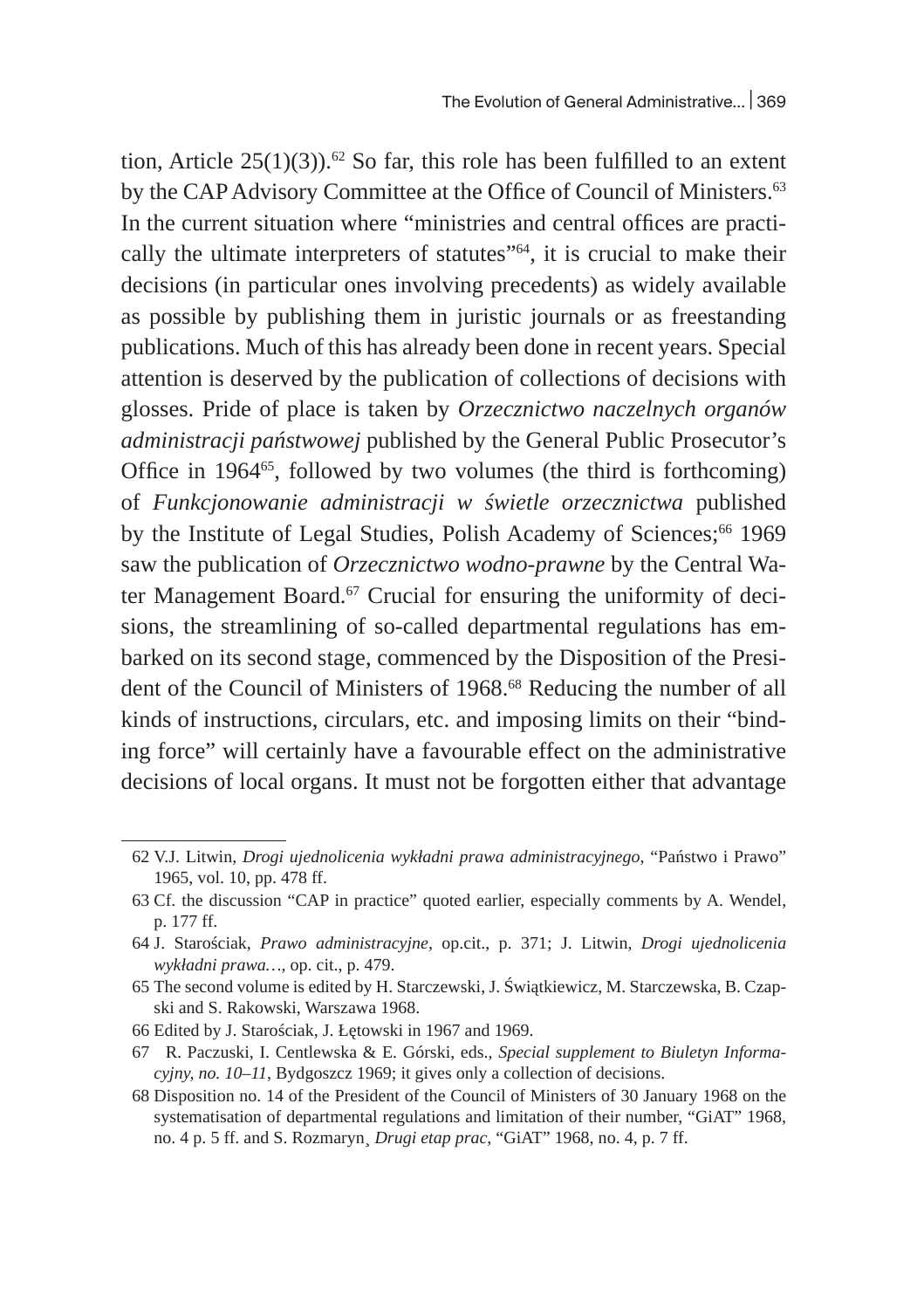may be taken of the broader powers of public prosecutor's offices conferred upon them by the Act of 14 April 1967.

Finally, matters are improved by the ever-greater professionalism of our administration officials. Almost at the same time as the Code came into force, administration officials began to be trained on administrative courses of study (first vocational, later M.A. programmes) and finally on post-graduate courses. $69$  The curricula of such courses of study, it should be noted, give prominence to lectures on administrative procedure.

## **Literature**

- Angełow A. S., *Administratiwnoto proizwodstwo w Czechosłowakia, Ungaria i Polsza*, Sofia 1962.
- Bar L., *Przedsiębiorstwo państwowe wobec decyzji administracyjnych*, "PUG" 1966.
- Becker F., *Das allgemeine Verwaltungsverfahren in Theorie und Gesetzgebung* — *Eine rechtsvergleichende Untersuchung*, Stuttgart– Bruxelles, 1960.
- Borkowski J., *Zmiana i uchylenie ostatecznych decyzji administracyjnych*, Warszawa 1967.
- Burda A., *Demokracja i praworządność*, Wrocław 1965.
- Dawidowicz W., *Kierowanie przedsiębiorstwami państwowymi a kodeks postępowania administracyjnego*, "Państwo i Prawo" 1968, vol. 1.
- Filipek J., *Stosunek administracyjno-prawny*, "*Z*eszyty Naukowe Uniwersytetu Jagiellońskiego, Prace prawnicze" 1964, vol. 34.
- Gellhorn W., *Protecting citizens against administrators in Poland*, "Revue internationale des sciences administratives" 1964, no. 7,
- Iserzon E., *Prawo administracyjne. Podstawowe instytucje*, Warszawa 1968.

<sup>69</sup> Post-graduate Administration Studies are designed for people occupying as a rule a managerial position in administration and holding a degree in other field than law.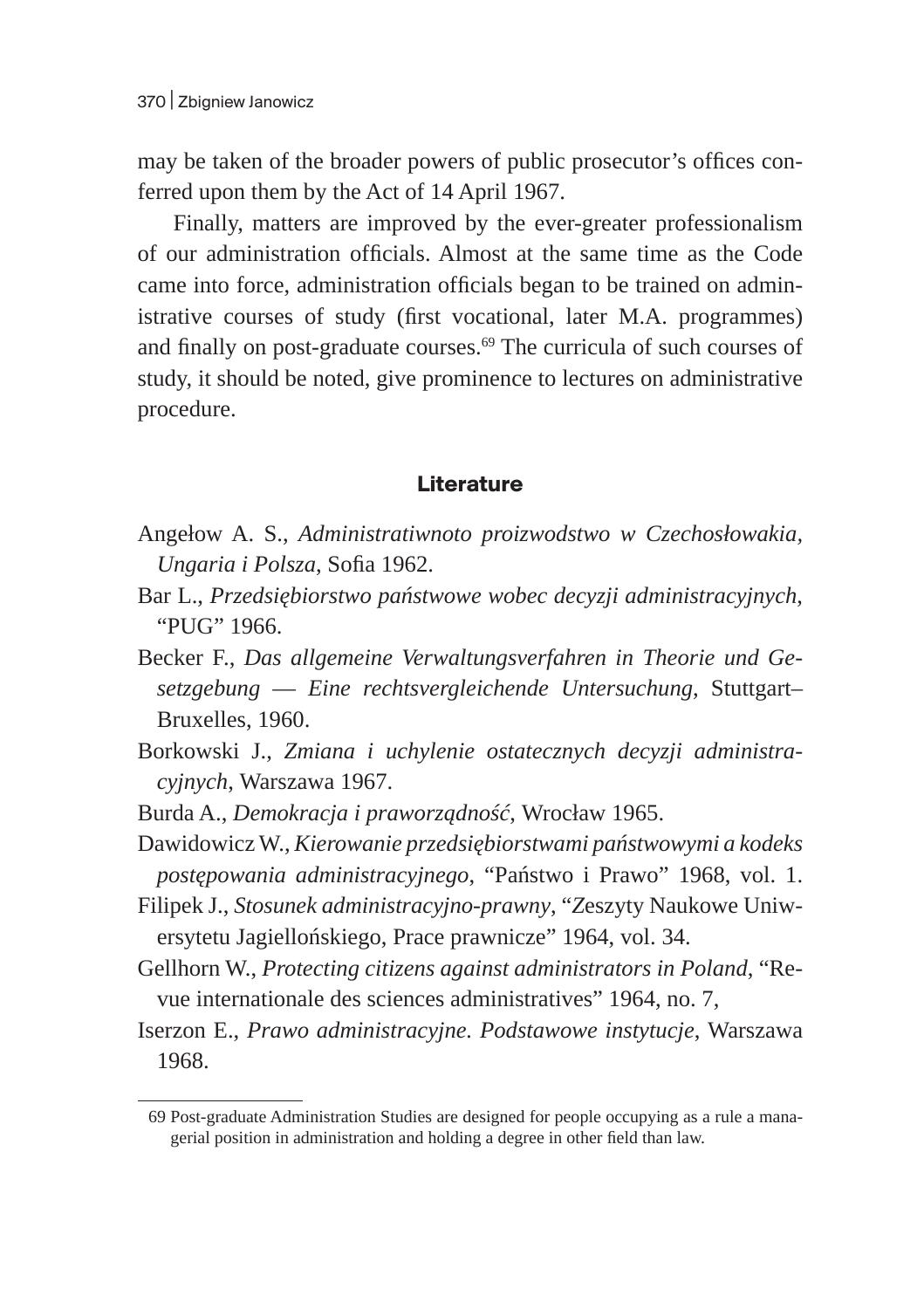- Iserzon E., *Przedsiębiorstwo państwowe jako strona w postępowaniu administracyjnym*, "Państwo i Prawo" 1967, vol. 2.
- Iserzon E., Starościak J. eds, *Kodeks postępowania administracyjnego. Komentarz, teksty, wzory i formularze*, 3rd ed., Warszawa 1965.
- Janowicz Z., *Tendencje rozwojowe ustroju administracyjnego Niemieckiej Republiki Federalnej*, Poznań 1969.
- Jaroszyński M., Zimmermann M., Brzeziński W., *Polskie prawo administracyjne. Część ogólna*, Warszawa 1956.
- Jastrzębski L., *Funkcjonowanie administracji w świetle orzecznictwa*, eds J. Łętowski, J. Starościak, Warszawa 1967.
- Langrod G., *La codification de la procédure administrative non contentieuse en Pologne*, "La Revue administrative" 1960, no. 6.
- Langrod J. S., *Uwagi o kodyfikacji postępowania administracyjnego w niektórych państwach*, "Państwo i Prawo" 1959, vol. 5–6.
- Litwin J., *Bibliografia KPA*, "GiAT" 1966, no. 4–10.
- Litwin J., *Drogi ujednolicenia wykładni prawa administracyjnego*, "Państwo i Prawo" 1965, vol. 10.
- Longchamps F., *O pojęciu stosunku procesowego między organem państwa a jednostką, Księga pamiątkowa dla uczczenia pracy naukowej K. Przybyłowskiego*, Kraków–Warszawa 1964.
- Meder W., *Die Verwaltungsverfahrensordnung der Volksrepublik Polen*, "Verwaltungsarchiv" 1961.
- Paczuski R., Centlewska I., Górski E. eds, *Special supplement to Biuletyn Informacyjny, no. 10–11*, Bydgoszcz 1969.
- Rozmaryn S., *O projekcie kodeksu postępowania administracyjnego*, "Państwo i Prawo" 1959, vol. 4.
- Rozmaryn S., *O zasadach ogólnych kodeksu postępowania administracyjnego*, "Państwo i Prawo" 1961, vol. 12.
- Rozmaryn S., *Principes généraux de la procedure administrative en Pologne*, "Deuxièmes Journées Juridiques Polono-Françaises" 1951.
- Rozmaryn S., *Projekt kodeksu postępowania administracyjnego w nowej postaci*", "Państwo i Prawo" 1960, vol. 4–5.